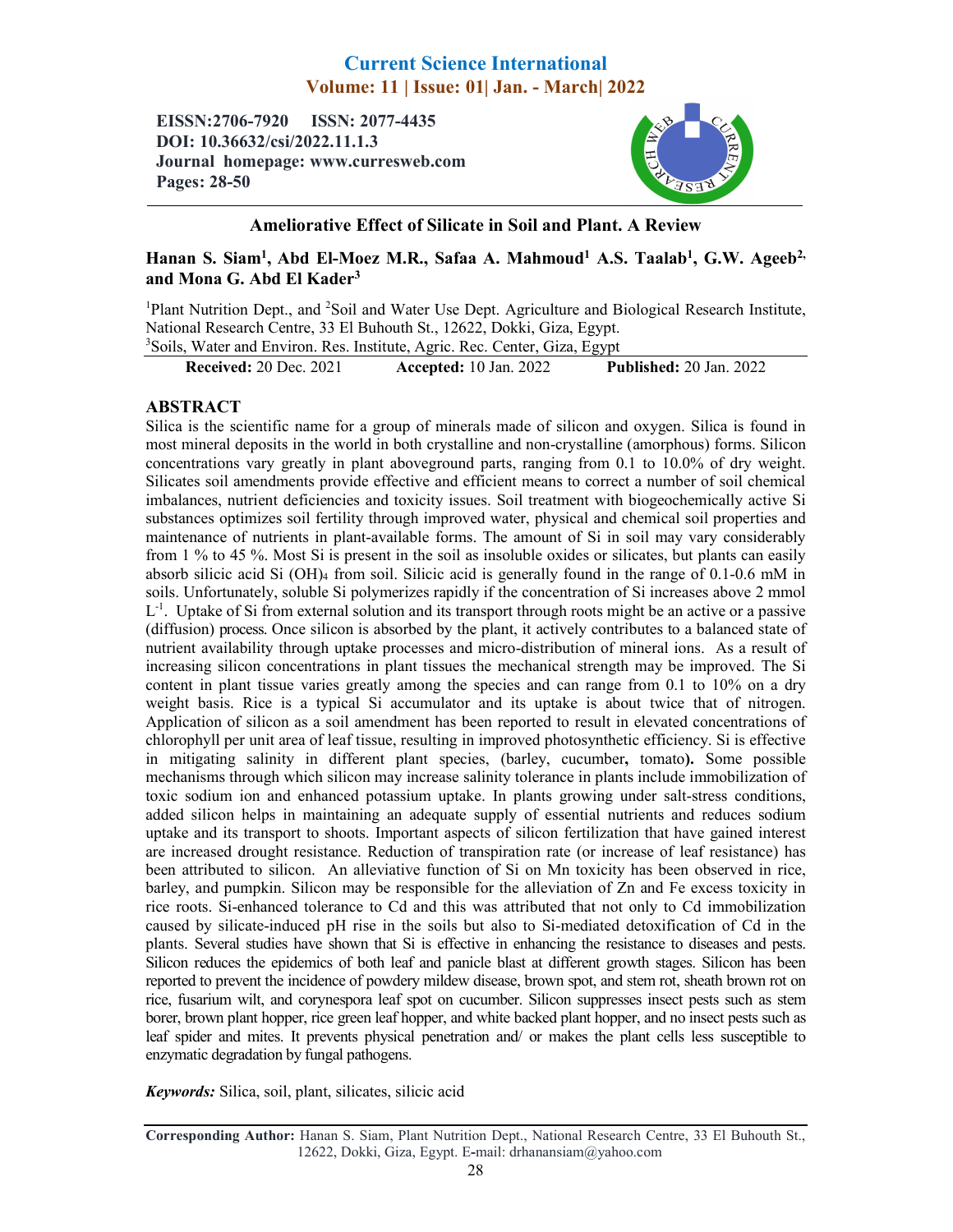## 1. Introduction

In spite of the high Si accumulation in plants (its amount may equal concentration of macronutrients), until now it has not been considered as an essential element for higher plants. Many reports have shown that silicon may play a very important role in increasing plants resistance to noxious environmental factors. Hence, Si is recognized as a beneficial element for plants growing under biotic and abiotic stresses, for example heavy metals, drought, salinity, pathogens Savvas *et al.,* (2009). Silicon (Si) is the second most abundant element in soil. Si occurs mainly as monosilicic acid (H4SiO4) at concentrations ranging from 0.1 to 0.6 mM in the soil solution (Balakhnina and Borkowska, 2013) and is taken up by plants in this form. After the uptake, Si accumulates on the epidermis of various tissues mainly as a polymer of hydrated amorphous silica (Epstein 1994; Ma and Takahashi 2002).

All terrestrial plants contain Si in their tissues although the content of Si varies considerably with the species, ranging from 0.1 to 10% Si on a dry weight basis (Ma and Takahashi 2002). However, Si has not been recognized as an essential element for plant growth. The major reason is that there is no evidence to show that Si is involved in the metabolism of plant, which is one of the three criteria required for essentiality. However, (Epstein and Bloom 2003) reconsidered this definition of essentiality and proposed a new definition of elements that are essential for plant growth: An element is essential if it fulfills either one or both of two criteria, viz. (1) the element is part of a molecule which is an intrinsic component of the structure or metabolism of the plant, and (2) the plant can be so severely deficient in the element that it exhibits abnormalities in growth, development, or reproduction, i.e. "performance," compared to plants with a lower deficiency. According to this new definition, Si is an essential element for higher plants because Si deficiency causes various abnormalities in the plant. Despite these arguments on the essentiality of Si, it has been known for almost one century that Si exerts beneficial effects on the growth of plants. Several beneficial effects of Si have been reported, including increased photosynthetic activity (Parveen and Ashraf 2010), increased insect and disease resistance, reduced mineral toxicity, improvement of nutrient imbalance, and enhanced drought and frost tolerance. Overall, the beneficial effects of Si show two characteristics. One is that the beneficial effects vary with the plant species. Beneficial effects are usually obvious in plants that accumulate high levels of Si in their shoots (Ma *et al.,* 2001a and Oliveira 2009). One typical example is rice, which accumulates Si up to 10% Si on a dry weight basis in the shoot. High accumulation of Si in rice has been demonstrated to be necessary for healthy growth and high and stable production (Ahmad *et al.,* 2013). For this reason, Si has been recognized as an "agronomically essential element" in Japan and silicate fertilizers have been applied to paddy soils. The other characteristic is that the beneficial effects of Si are usually expressed more clearly when plants are subjected to various abiotic and biotic stresses. Silicon is probably the only element which is able to enhance the resistance to multiple stresses.

### 2. Occurrence of silica in soil

Silica is the scientific name for a group of minerals made of silicon and oxygen. Silica is found in most mineral deposits in the world in both crystalline and non-crystalline (amorphous) forms. Crystalline silica has its oxygen and silicon atoms arranged in a three-dimensional repeating pattern. Amorphous forms of silica have a random pattern. Crystalline silica occurs in several forms, including quartz, cristobalite and tridymite. Quartz is the most common form of crystalline silica (Sauer *et al.,* 2006).



Silicon belongs to group 14 of the periodic table, which also includes C, Ge, Sn and Pb. The element has an atomic number of 14, an atomic mass of 28, three main oxidation states  $(-4, +2)$ and+4), of which +4 is the most common in nature, and three naturally occurring isotopes (28Si, 29Si and 30Si), of which 28Si is the most abundant at92% of the total mass. Silicon, at about 28%, is the second most abundant element in the Earth's crust after oxygen, and is mainly found in the silica or silicate forms,  $SiO<sub>2</sub>$  and  $SiO<sub>4</sub>$  respectively.

The median  $SiO<sub>2</sub>$  content in subsoil is  $68.0\%$  and in topsoil  $67.7\%$ , and he range of values varies from 0.61 to 98.1% in subsoil and 1.47 to 96.7% in topsoil. There is a good correlation between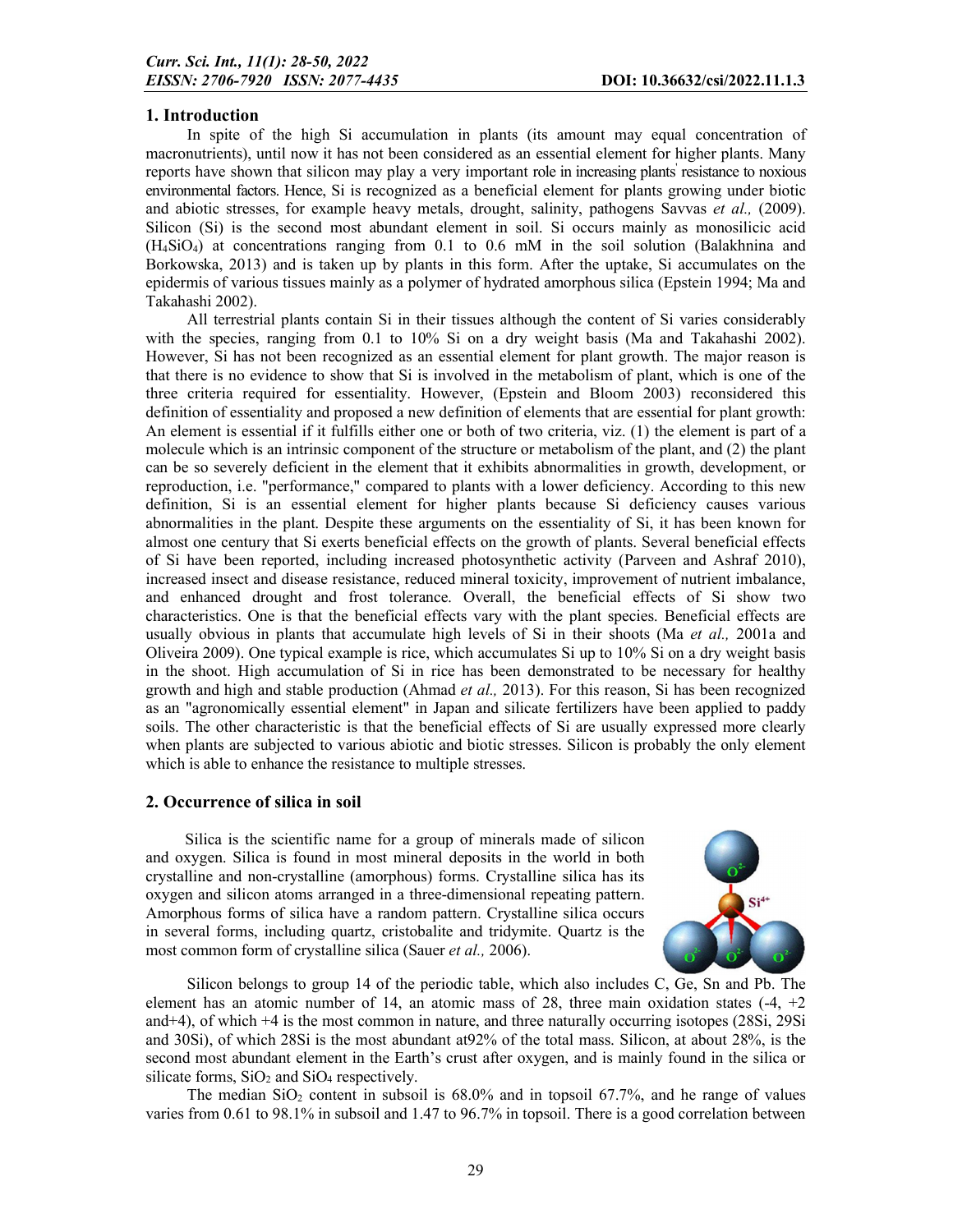grain size and silica content in soil samples, and this should be expected in such a large survey. When the proportion of quartz grains in a soil sample is higher, its proportion of fine-grained clay and silt is lower. This phenomenon influences the variation of most elements to some degree, as quartz (the major carrier of  $SiO<sub>2</sub>$ ) tends to dilute the other constituents in the sample. Calcareous areas contain a smaller amount of SiO<sub>2</sub>. Amorphous silicates apparently contribute to anion adsorption processes, and it has been suggested that silicate and phosphate ions compete for sites on mineral soil particles (Kabata-Pendias 2001). Quartz, because of its very low aqueous solubility, may be considered unreactive, and it is one of the residual minerals remaining in soil after other minerals have altered or dissolved (Hinman and Lindstrom 1996). Kabata-Pendias (2001) reported the existence of several interferences between Si and other ions such as P, Al, Ca and Fe occurring in soil that modify its behaviour. For example, in acid soil, silicate and phosphate ions form insoluble precipitates that may fix several cations, i.e., Fe and Al oxides having a marked capacity to sorb dissolved Si as  $H_4SiO_4$ . Interference is organic matter, which, in high amounts in flooded soil, may induce a higher Si mobility apparently due to the reduction of Fe hydrous oxides that release adsorbed monosilicic acid.



The main processes influencing Si concentration in the soil (extracted from Savant *et al.,* (1997).

### 2.1. Functions of silica in soil

According to Matichenkov and Bocharnikova (2001) silicates soil amendments provide effective and efficient means to correct a number of soil chemical imbalances, nutrient deficiencies and toxicity issues. Their geochemical activity has been found to:

Increase the number of exchange sites on soil and soil organic matter particles

- Supply calcium to exchange sites.
- Improve the soil's nutrient balance.
- Establish multiple silicate anion processes that reduce phosphorous fixation in the soil profile,
- Increase plant-available phosphorus and help in preventing phosphorus leaching.

Form stable silicon-based complexes with potentially plant toxic forms of iron, manganese, and aluminum ions thereby reducing their bioavailability and phytotoxicity -- in the soil as well as in plant.

#### 2.2. Plant-available silicate

Sauer *et al.*, (2006) reviewed the methodologies used to extract different Si fractions from soils and sediments. Methods were classified in those to assess plant-available Si and those to extract Si from amorphous silica and allophane. Plant-available Si is supposed to comprise silicic acid in soil solution and adsorbed to soil particles. Extraction techniques for plant-available Si include extractions with water, CaCl<sub>2</sub>, acetate, acetic acid, phosphate,  $H_2SO_3$ ,  $H_2SO_4$ , and citrate. The extractants show different capabilities to desorb silicic acid, with  $H_2SO_3$ ,  $H_2SO_4$  and citrate having the greater extraction potential. The most common extractants to dissolve amorphous silica from soils and aquatic sediments are NaOH and Na<sub>2</sub>CO<sub>3</sub>, but both also dissolve crystalline silicates to varying degrees. In soils moreover Tiron is used to dissolve amorphous silica, while oxalate is used to dissolve allophanes and imogolite-type materials. Most techniques analyzing for biogenic silica in aquatic environments use a correction method to identify mineral derived Si. By contrast, in the soil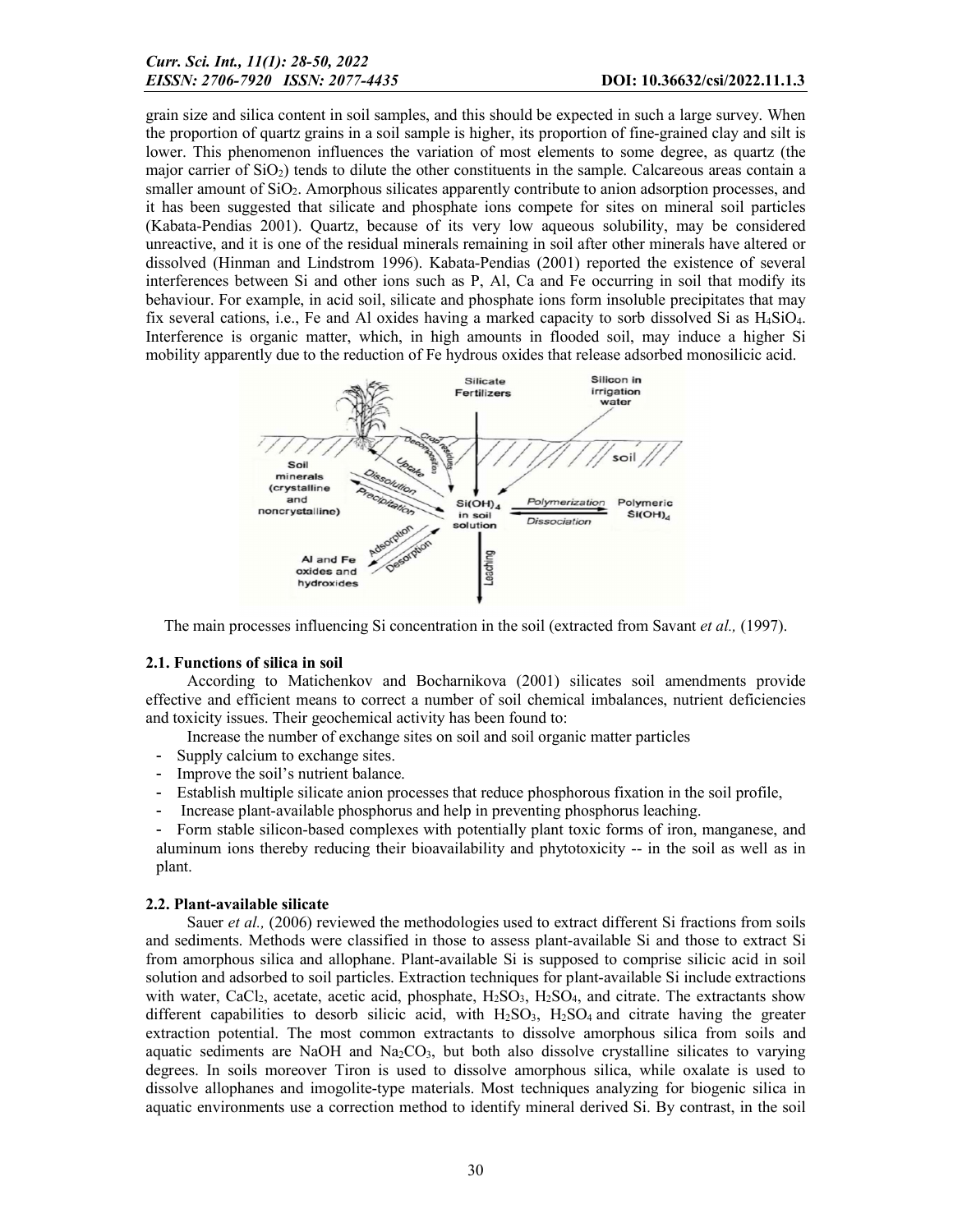sciences no correction methods are used although pedologists are well aware of the overestimation of amorphous silica by the NaOH extraction, which is most commonly used to extract silica from soils. It is recommended that soil scientists begin to use the techniques developed in the aquatic sciences, since it seems impossible to extract amorphous Si from soils completely without dissolving some of the crystalline silicates.

Silicon fertilization has a double effect on the soil-plant system. Soil treatment with biogeochemically active Si substances optimizes soil fertility through improved water, physical and chemical soil properties and maintenance of nutrients in plant-available forms. The optimization of Si plant nutrition increases the plant resistance to both biotic and abiotic stresses, (Liang, 1999; Matichenkov and Bocharnikova 2001; Ma 2004). Si can be applied as soil amendment or foliar spray, depending on the form of the Si fertilizer. Potassium silicate, Magnesium and Sodium silicate are often applied as foliar spray as it is a liquid silicate. Dramatic results have been found: highest basic branch, pods numbers, biological yield, Stover yield and plant high were obtained from Potassium silicate application to bean plants (Abou-Baker *et al.,* 2012) .Silicate solubilizes insoluble phosphoric acid in the soil and substitutes a part of phosphoric acid's effects to reduce the amount of phosphoric fertilizer. Phosphorus is the most important element that is related to plant's vital phenomenon, which promotes the initial growth of plant, out-rooting and differentiation of growing points, and has deep relationship with the blooming and fruit ripening in the latter period. Silicate substitutes such functions of phosphoric acid and makes the growth of roots flourishing.

### 2.3. Mechanisms of silicon uptake

Silicon (Si) is the second, after oxygen, most abundant element in earth crust and its percentage value reaches 26%. In nature, Si does not occur as an elemental form but it is a compound of many minerals which form rocks. Silicon occurs mainly in the form of silicon dioxide (silica) and silicates that contain Si, oxygen and metals (Rezanka and Sigler 2008). Minerals containing Si are resistant to weathering processes and decomposition, hence the amount of silicon in soil solution is low (Brogowski 2000). Monosilicic acid (H<sub>4</sub>SiO<sub>4</sub> = Si (OH)<sub>4</sub>) is amobile and soluble form of Si which is available to plants. Concentration of Si in soil solution ranges from  $0.0004$  to 2.0 mmol dm<sup>-3</sup> but most values lie between 0.1 and 0.6 mmol dm<sup>-3</sup> (Sommer *et al.*, 2006). Uptake of Si from external solution and its transport through roots might be an active or a passive (diffusion) process. Ma and Yamaji (2008) described Si transport process in three species that evidently differ in the ability of Si accumulation: rice (high accumulation), cucumber (medium) and tomato (low Si level).

Results of investigations conducted on four different species of mono- and dicotyledonous plants *(Oryza sativa, Zea mays, Helianthus annuus, Benincasa hispida)* showed that both active and passive components of Si uptake system co-exist in plants (Liang *et al.,* 2006a). Relative contribution of these components depends on plant species and external Si concentrations. In the case of rice and maize (both gramineous species), the active component is the major mechanism responsible for Si uptake (Liang *et al.,*  2006a). A very important step in Si translocation is its transport from cortical cells to the xylem (xylem loading). In rice, a typical silicon accumulator, its concentration in xylem sap is high (2 mM) and process of xylem loading of Si is mediated by specific transporters (Mitani and Ma 2005). Whereas in cucumber and tomato, xylem loading is a passive process, hence transport efficiency is very limited. The determined Si concentration of xylem sap in rice was 20- and 100-fold higher than that in cucumber and tomato respectively. Moreover, Si concentration in xylem of both plants was lower than in the external solution. Some dicotyledonous plants such as legumes do not accumulate Si in tissues and tend to exclude this element — rejective uptake (Liang *et al.,* 2005a). These plants take up Si more slowly than water and they contain less silicon than would be expected from nonselective passive up-take of silicic acid during plant growth.

Silicon distribution in aerial parts of plants is dependent on intensity of transpiration. In the transpiration stream in xylem, silicic acid is trans-ported to leaves and it is accumulated in older tissues (it is not mobile within the plant). In the shoot, owing to the loss of water (transpiration), silicic acid is concentrated and polymerised (Ma and Yamaji 2008). In consequence, Si forms colloidal silicic acid and finally silica gel. Silicon in the form of silica gel may amount to 90% of total Si concentration in shoots.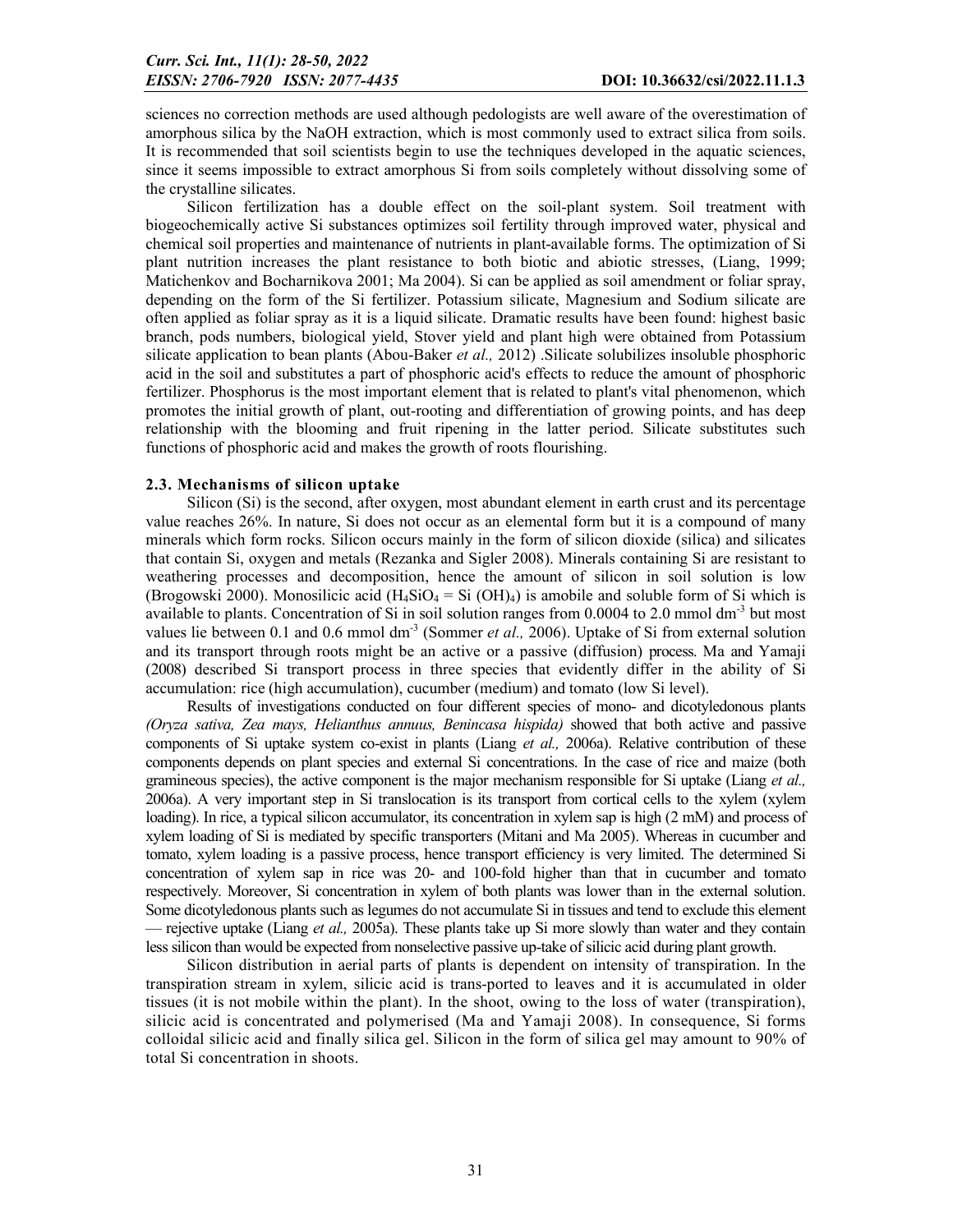

Effects of Si-treatment on growth of cvs. Hinohikari, Oochikara and lsi1 mutant. Aspects of wild type rice cvs. Hinohikari (a, d), Oochikara (b, e) and lsi1 mutant (c, f) were observed after control nutrient treatment of rice seedlings (a, b, c) and 14-day silicic acid treatment of rice seedlings (Ma and Yamaji 2008).

## 2.4. Silicate promotes balanced nutrient availability and transport

Nutrients are required in any successful fertilizer program. Nitrogen, while valuable in the growth and photosynthetic processes of plants, must be managed carefully to avoid excessive top growth that will deplete or minimize carbohydrate reserves and encourage disease formation. However, the availability of nitrogen, phosphorus, potassium and other nutrients required for a balanced nutrient fertilizer program, even when supplemented with fertilizers, can fail to reach the plant as they move through the soil profile. Other elements, such as toxic heavy metals can also be released and accumulate around the roots where they damage root systems and plant health. Sufficient supplies of water soluble silicon provide the soil profile with a comprehensive, multifunctional menu of beneficial geochemical reactions that enhance the management and correction of nutrient deficiencies, metal toxicity (Aluminum and other metals), phosphorus fixation and soil deflocculation (Matichenkov and Bocharnikova 2001; Ma and Yamaji, 2006; Liang *et al.,* 2007).

Once silicon is absorbed by the plant, it actively contributes to a balanced state of nutrient availability through uptake processes and micro-distribution of mineral ions as well as compartmentalization of metal ions.

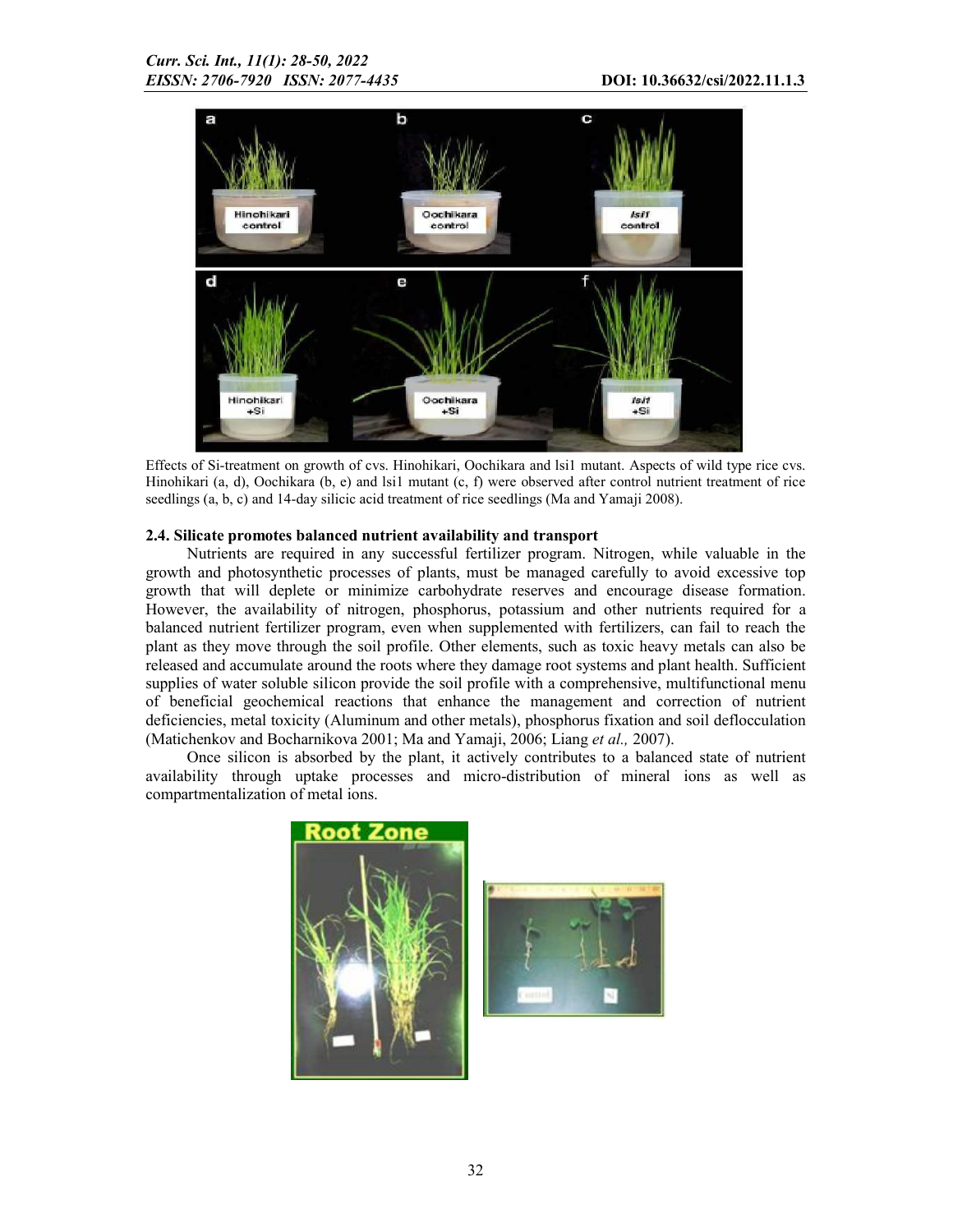### 3. Function of silicon in plants

Silicon (Si) is a beneficial nutrient in plant biology. Although the element is classified as essential for only a few plant species, many crops respond positively to supplemental silicon. Si is never found in a free form and is always combined with other elements, usually forming oxides and it is absorbed by plants in the form of uncharged silicic acid, Si (OH)4 (Ranganathan *et al.,* 2006; Balakhnina and Borkowsak, 2013). The Si content in plant tissue varies greatly among the species and can range from 0.1 to 10% on a dry weight basis (Epstein 1999). Rice is a typical Si accumulator with absorption active by root system, and it present leaf levels normally higher that 10 .0 g kg Si and its uptake is about twice that of nitrogen (Savant *et al.,* 1997 and Oliveira 2009). There is a thick layer of silica beneath the cuticle ofrice leaves and sheaths. This cuticle– Si double layer may be responsible for impeding pathogen penetration and, consequently, decreasing the number of lesions (NL) on leaf blades as reported for the rice–Pyricularia grisea patho-system (Seebold *et al.,*  2001). However, the soluble Si in plant tissue may somehow be associated with an increase in rice resistance to blast through the production of phenolic-like compounds, diterpenoid phytoalexins and the activation of some PR-genes (Rodrigues *et al.,* 2005).

#### 3.1. Silicate adds structural strength and rigidity to plants.

As a result of increasing silicon concentrations in plant tissues the mechanical strength may be improved. Grain crops lacking adequate silicon may be more susceptible to lodging. The amount of insect attack on plant tissues may be inversely related to the silicon concentration. Ma (2004); Ma and Yamajai (2006) reported that plants supplied with Si resist lodging (drooping, leaning, or becoming prostrate). It can increase mechanical strength of plants, which enables them to achieve and maintain an upright growth habit and allows maximum light interception, comes from the structural components of the plants cell walls. Likewise, these treatments (50 and 100 ppm Si) could increase flower number per plant. Hwang *et al.*, (2008) reported similar results on roses. Higher chlorophyll contents in Si treatments resulted in photosynthetic activity improvement and higher productivity.



Plants, especially grasses, can take up large amounts of silicon and this contributes to their mechanical strength. Besides a structural role, silicon helps to protect plants from insect attack, disease, and environmental stress. For some crops, silicon fertilization of soils increases crop yield even under favourable growing conditions and in the absence of disease. Benefits due to silicon nutrition are;

- Direct stimulation of growth and yield.

- Counteracts negative effects of excess N nutrition

- Suppression of plant diseases caused by bacteria and fungi (Powdery mildew on cucumber, pumpkin, wheat, barley, Gray leaf spoton perennial ryegrass, leaf spot on Bermuda grass)

- Suppression of stem borers, leaf spider mites, and various hoppers (Ma *et al.,* 2006).

- Alleviates various abiotic stresses including lodging, drought, temperature extremes, freezing,

UV irradiation and chemical stresses including salt, heavy metals, and nutrient imbalances.

Results on the beneficial effects of Si in enhancing the tolerance of plants to biotic and abiotic stresses in several crops, and their relevance to the world of agriculture have been widely described (Epstein 1999; Ma 2004). Si benefits to drought tolerance in wheat (Gong *et al.,* 2006). maize (Li *et*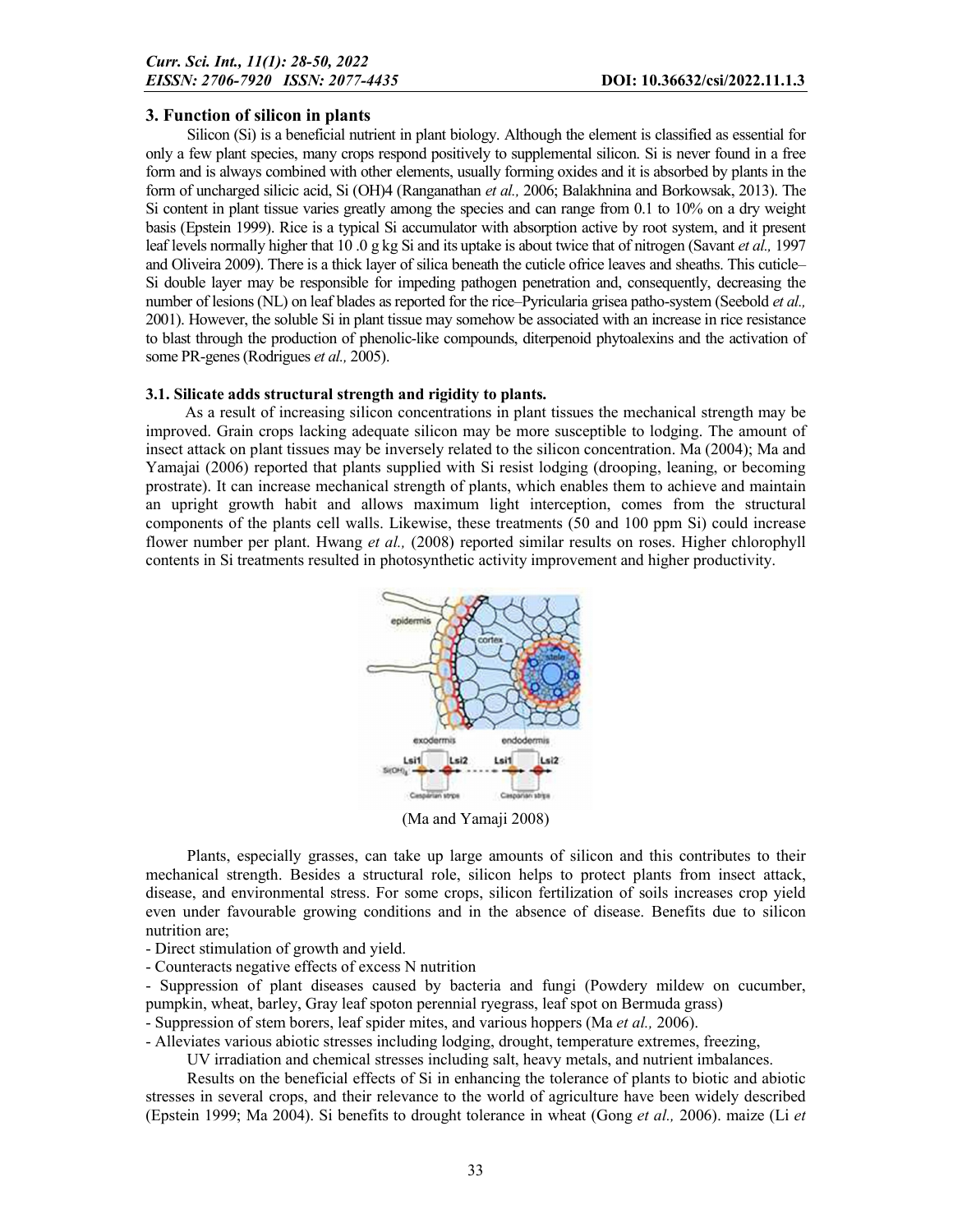*al.,* 2007; Yong *et al.,* 2007), sorghum (Hattori *et al.,* 2003, 2005) and salt tolerance of barley, tomato and cucumber (Liang *et al.,* 2003; Al-Aghabary *et al.,* 2004; Zhu *et al.,* 2004) have been related to its effect on the antioxidant enzyme activity.

Gong *et al.*, (2005) reported that application of Si increased the activities of SOD, CAT and GR, the fatty acid unsaturation of lipids, and the contents of photosynthetic pigments and soluble proteins as well as total thiols under drought stress on wheat, whereas the content of  $H_2O_2$ , activity of acid phospholipase (AP) and oxidative stress of proteins were decreased by applying Si compared with those of non-Si treatments under drought stress. In sorghum, Si ameliorated the decrease in dry weight under drought stress conditions, and Si-applied sorghum had a lower shoot to root (S/R) ratio, indicating the facilitation of root growth and the maintenance of the photosynthetic rate and stomatal conductance at a higher level compared with plants grown without Si application (Hattori *et al.,*  2005). Optimization of Si nutrition results in increased weight and volume of roots by 20% to 200% and enhanced drought and salt resistance of plants (Matichenkov *et al.,* 2001).

Essential or not, silicon does provide substantial benefits to many crops, particularly greenhouse crops. supplemental silicon improves yield and reduce the plant biotic and abiotic stresses (Epstein, 1999). Additionally, Si can play a role of physical barrier, especially in case of leaves and stems, or it is also able to activate some defense mechanisms of plants. Silicon is reported to increase yields in rice, spring wheat (Hashemi *et al.,* 2010; Rafi and Epstein, 1999), sugarcane (Savant *et al.,*  1999), and barley. Silicon can directly or indirectly affect other elements absorption in plants (Datnoff *et al.,* 2001). Matoh *et al.,* (1986) reported that shoot and root growth was severely inhibited in rice grown at 100 mM NaCl but was significantly ameliorated by addition of Si at 0.89 mM. The bean is highly sensitive to salinity and the soil salinity and yield losses can be tolerated in less than 2 ds/m.

## 3.2. Silicon improves photosynthetic activity.

Application of silicon as a soil amendment has been reported to result in elevated concentrations of chlorophyll per unit area of leaf tissue, resulting in improved photosynthetic efficiency (Saeed *et al.,* 2009). By far, silicon's greatest contribution to a successful fall fertilization program is that it improves photosynthetic activity and contributes to the build-up of carbohydrate reserves. The use of silicon as an integrated component of fall fertilizer programs can take carbohydrate production to a new level.

The effect of silicon (Si) was investigated on the major antioxidant enzyme activities including superoxide dismutase (SOD), catalase (CAT), ascorbate peroxidase (APX), peroxidase (POD), relative water content (RWC), chlorophyll and soluble protein contents, proline (Pro) and glycine betaine (GB) accumulation in three different growth stages (2nd, 4th leaf and tillering stages) of wheat (*Triticum aestivum* L.) plants under drought stress, (Desingh and Kanagaraj 2007, Li *et al.,* 2007).The results indicated that Si partially offset the negative impacts of drought stress increasing the tolerance of wheat by rising Pro and GB accumulation and soluble protein content. This Si effect was time-dependent and became stronger in the tillering stage. The results of the present experiment coincided with the conclusion that Si alleviates water deficit of wheat by preventing the oxidative membrane damage and may be associated with plant osmotic adjustment (Sara and Raheem 2011).

#### 3.3. The influences of exogenous silicon

Added silicon to salt treated barley significantly increased superoxide dismutase, catalase activity and decreased malondialdehyde (MDA) concentration in plant leaves (Liang, 1999). Wang *et al.,* (2011); Arab *et al.,* (2013) concluded that the changes of antioxidative enzymes activity varied in different organs of alfalfa plant after salt stress, while silicon could alter the activity of antioxidative enzyme of one or several organs of plants to improve the salt tolerance.

Percent increase in shoot Na concentration under salinity in two wheat genotypes grown at different levels of Si (Tahir *et al.,* 2006).

Salinity exerts oxidative stress due to the production of variety of active oxygen species (AOS) such as superoxide anion (O2<sup>·</sup>), hydrogen peroxide (H2O2) and hydroxyl (OH<sup>·</sup>) radicals (McCord, 2000). To scavenge these toxic species, plants develop antioxidant enzymes. Their activities and transcripts are altered when plants are subjected to different stressors including salinity (Hasegawa *et al.,* 2000).

Si may act to alleviate salt stress in plant by decreasing the permeability of plasma membranes and maintenance of cell form and structure due to the increase of anti-oxidative enzymes SOD and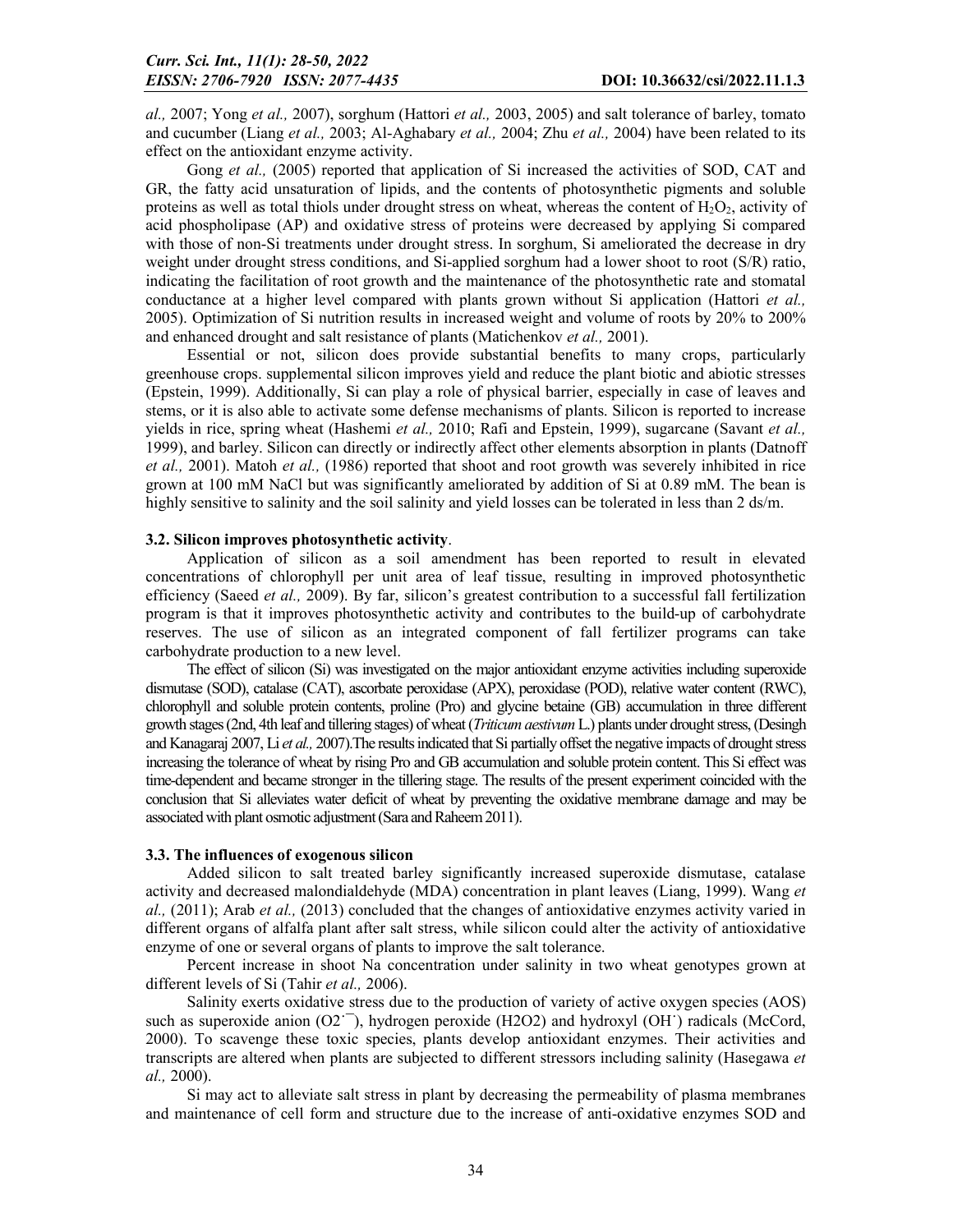CAT (Moussa, 2006). .Si partially offset the negative impacts of NaCl stress and increase the tolerance of maize leaves to NaCl salinity by enhancement of chlorophyll content and photosynthetic activity. The level of proline accumulated in salt-stressed with Si treatment was not as high as it was in salt-stressed without Si treatment.



## 4. Silicon increases the resistance to abiotic stresses 4.1. Role of silicon in alleviating salt stress

Studies have shown that Si is effective in mitigating salinity in different plant species, such as barley (Liang *et al.,* 1996; Liang *et al.,* 2003), cucumber (Zhu *et al.,* 2004), maize (Moussa, 2006), tomato (Romero-Aranda *et al.,* 2006), and wheat (Tuna *et al.,* 2008). Some possible mechanisms through which silicon may increase salinity tolerance in plants (Liang *et al.,* 2003) include: immobilization of toxic sodium ion, reduced sodium uptake in plants and enhanced potassium uptake (Liang et al.. 2005) and higher potassium, sodium selectivity (Hasegawa *et al.,* 2000). Si alleviates water deficit of wheat by preventing the oxidative membrane damage and may be associated with plant osmotic adjustment (Ahmad and Haddad 2011).



In plants growing under salt-stress conditions, added silicon helps in maintaining an adequate supply of essential nutrients and reduces sodium uptake and its transport to shoots (Liang 1999, Tuna *et al.,* 2008). In experiments with salt-stressed barley, Liang (1999) indicated that Si (1 mmol dm<sup>-3</sup> K<sub>2</sub>SiO<sub>3</sub>) decreases sodium but increases potassium concentrations both in roots and shoots. Selective uptake of mineral ions is associated with the activity of H+ -ATP-ase. It is interesting to note that salt stress caused substantial fall in potassium and calcium concentrations and added silicon led to a nearly 2-fold increase in K+ level but had little effect on calcium content in shoots.

Liang (1999) and several other authors re-ported that addition of silicon considerably lowers concentration of potentially toxic ions in aerial parts of plants (Yeo *et al.,* 1999, Gunes *et al.,* 2007a,b, Tuna *et al.,* 2008, Zuccarini 2008). It is possible that silicon present in plant cells limits uptake of toxic ions and prevents their translocation to shoots. The beneficial effect of silicon may be related to the depression of water loss by transpiration and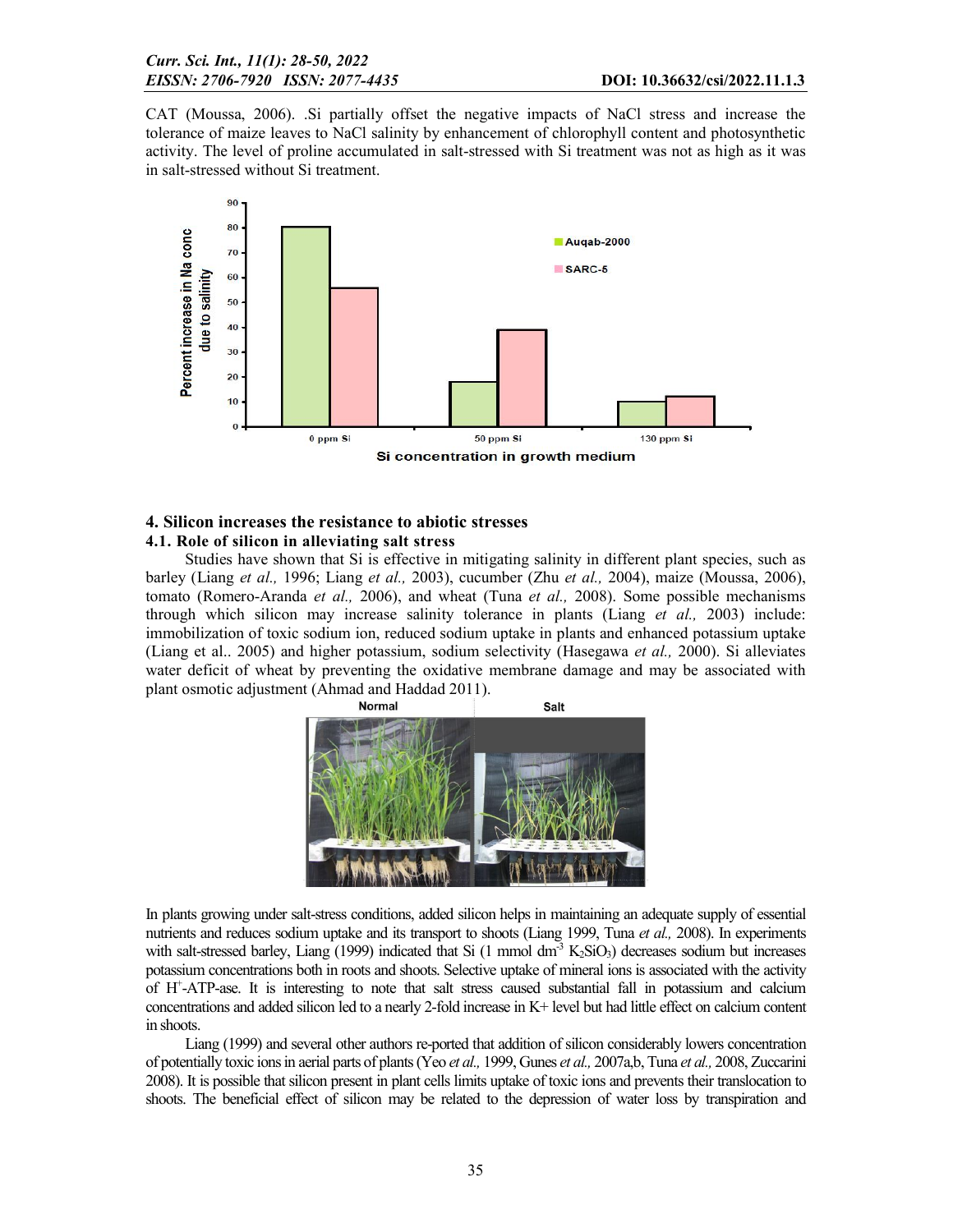consequently reduced rate of passive uptake and transport of minerals (Yeo *et al.,* 1999, Gao *et al.,* 2006, Romero-Aranda *et al.,* 2006). Silicon nutrition ameliorated the deleterious effects of salinity on the growth of canola plants through lower tissue  $Na<sup>+</sup>$  contents, maintaining the membrane integrity of root cells as evidenced by reduced lipid peroxidation, increased reactive oxygen species scavenging capacity and reduced lignification (Hashemi *et al.,*  2010).

On the other hand, silicon deposited in the form of polymerised  $SiO<sub>2</sub>$  in the apoplast of roots considerably restricts ionic trans-location from roots to shoots (Epstein 1999; Wang *et al.,* 2004). However, some reports indicate that added silicon does not lower concentration of Na<sup>+</sup> and Cl- (Romero-Aranda *et al.,* 2006). Maintenance of low concentration of saline ions in plant tissues is a very important mechanism of salt stress tolerance, although more crucial is the capability of plants to take up and retain water in tissues despite its low potential in external medium.



The beneficial effect of Si under salt stress has been observed in rice (Matoh *et al.*1986; Yeo *et al.,* 1999). Shoot and root growth of rice was inhibited by 60% in the presence of 100 mM NaCl for three weeks, but Si addition significantly alleviated salt-induced injury. The Na concentration in the shoot decreased to about half by Si addition. This function of Si may be ascribed to the Si-induced decrease of transpiration and to the partial blockage of the transpirational bypass flow, the pathway by which a large proportion of the uptake of Na in rice occurs (Yeo *et al.,* 1999; Wang *et al.,* 2010). Silicon has been shown to alleviate salt stress by enhancing sodium exclusion and transport into shoots from roots. Silicon increases soluble substances in the xylem that results in reduced sodium absorption by plants. Silicon also reduces further sodium uptake by blocking sodium movement into the xylem.

The mechanism for silicon inhibition of sodium uptake has been its activation of an  $H^{\dagger}$ -ase enzyme that selectively favors potassium absorption over sodium. In barley, Si increased the leaf superoxide dismutase activity and suppressed the lipid peroxidation caused by salt stress and stimulated root H+ - ATPase in the membranes, suggesting that Si may affect the structure, integrity and functions of plasma membranes by influencing the stress-dependent peroxidation of membrane lipids, although these effects may be indirect (Liang *et al.,* 2002). Increased potassium uptake and decreased sodium uptake by silicon additions are considered to be major mechanisms responsible for better growth of plants under salinity. Silicon's involvement improves the K: Na ratio that not only mitigates the toxic effects of sodium but also frees more potassium to participate in fall stress relief processes.

#### 4.2. Silicon and water stress

Important aspects of silicon fertilization that have gained interest are increased drought resistance and increased flower diameter. A potential cause for both of these benefits is the reduction in water lost by plants through evapotranspiration. Reduction of transpiration rate (or increase of leaf resistance) has been attributed to silicon. Most silicon studies have used agricultural crops and the effects were accelerated with increased environmental stresses like drought and metal toxicity. Reduction of the transpiration rate could further benefit floriculture crop production.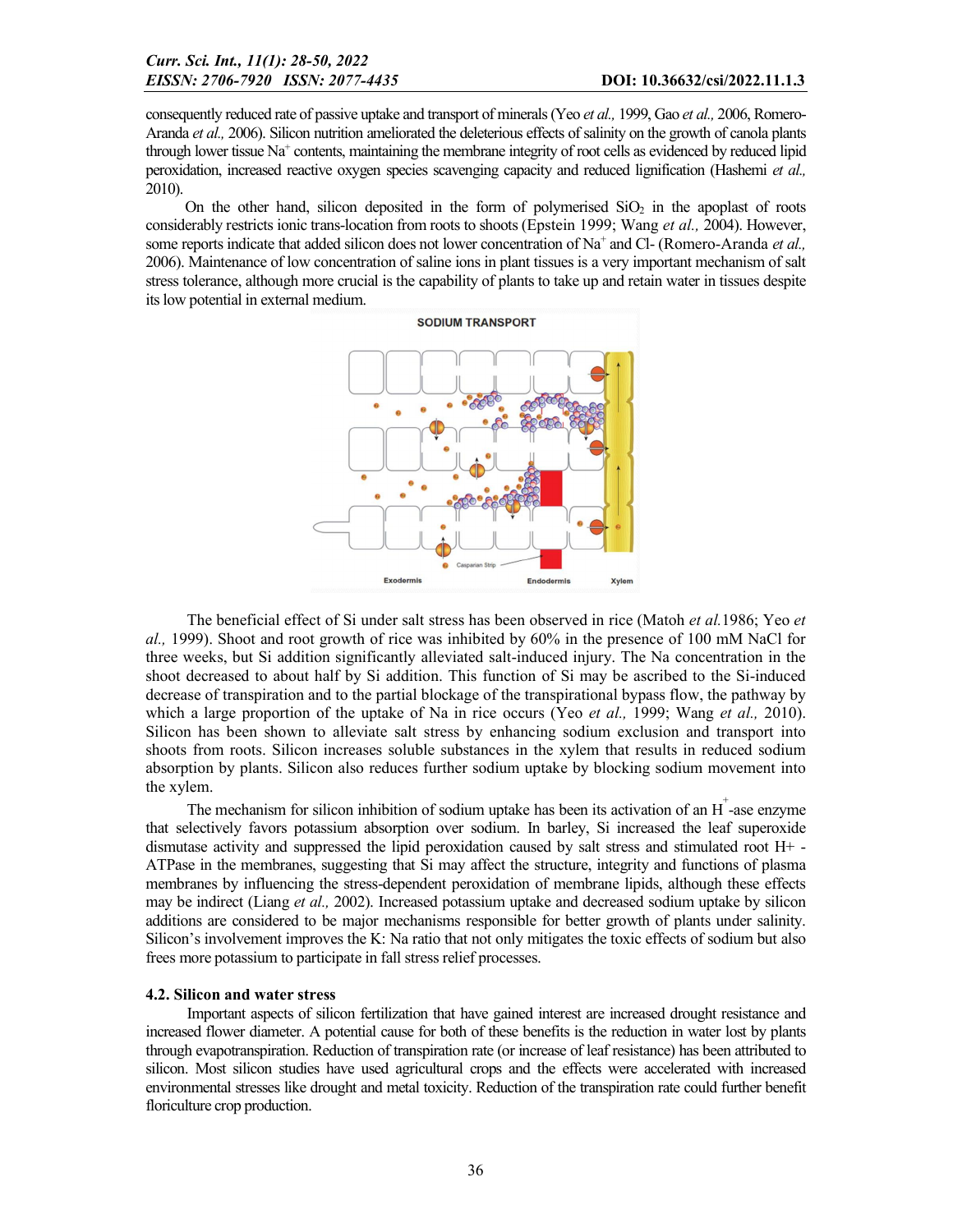Plants growing under natural conditions are subjected to a multitude of different stress factors through their life cycle. Cellular water deficiency may result not only from drought, salinity and low temperature but can be a secondary effect caused for example by heavy metals or high radiation.

The beneficial function of silicon does not reveal itself under optimal circumstances but mainly under stress conditions (Henriet *et al.,* 2006; Kaya *et al.,* 2006). Silicon exerts positive effects when its concentration in plant tissues is high.



Shoot and root water content (ml/plant) of faba bean plants at 75 days of sowing. (Abou-Baker *et al.,* 2012)

Mechanisms which are important in plant resistance to water stress and a possible role of Si in these processes may be considered at different levels (molecular, cellular, whole-plant). Essential features of plants' response to water stress are following: i) maintenance of homeostasis, including ionic balance and osmotic adjustment, ii) counteraction to damages and their prompt repair, e.g. elimination of ROS and prevention of oxidative stress, iii) detoxification of excess salts under salinity, iv) regulation and recovery of growth (Elzbieta Sacala, 2009).

Results of experiments conducted by Kaya *et al.,* (2006) on maize growing under water stress indicated that silicon (1 and 2 mmol dm<sup>-3</sup> Na<sub>2</sub>SiO<sub>3</sub>) significantly improve shoot growth although it did not affect root growth. It is worthy of note that higher Si dose was more efficient than lower one, al-though in the case of leaf relative water content (RWC) both Si concentrations caused similar increase of this parameter in comparison to plants growing without Si. Improved plant water status (higher RWC index) may result from reduced water loss by transpiration due to deposition of Si (forming silica gel layer) on epidermal cell walls. It was surprising that both Si treatments lowered proline concentration in maize plants grown under water stress (Kaya *et al.,* 2006). Similar response was observed in wheat growing under salinity (Tuna *et al.,*  2008). Amino acid proline occurs widely in proteins but it may also accumulate in the cytosol in response to environmental stresses, especially under osmotic stress. Accumulated free proline con-tributes substantially to osmotic adjustment and may protect and stabilise sub-cellular structures (e.g. proteins and membranes).

Addition of Si may increase concentrations of Ca in plant tissues and hence restore membrane integrity in water-stressed plants Disruption of ion homeostasis may result from reduced  $K^+$  concentrations in water-stressed plants. Potassium plays an important role in processes involving osmotic adjustment and its adequate level in plants may improve water stress tolerance. Under water-stress conditions, the presence of Si may result in better supply of K (Kaya *et al.,* 2006). This beneficial effect may be attributed to the stimulating action of Si on H<sup>+</sup>-ATP-ase (Liang 1999).

Kaya *et al.,* (2006) reported that under drought stress maize leaves contained approx. 50% less calcium than control plants while in roots its amount was higher comparing to the control. Decrease in Ca concentration in plant cells is harmful because this element plays an essential role in maintaining the structural and functional integrity of plant membranes and regulation of their permeability and selectivity.

The effect of supplemental silicon on stomatal conductance, which is the mechanism plants use to open and close "water vapor" valves was investigated by (Cavins *et al.,* 2010) under normal greenhouse conditions, they indicated that leaf resistance (reduction of transpiration) increased with a high rate of sodium silicate foliar sprays. They concluded that sodium silicate foliar spray applications can act as a film-forming anti-transpirant that increases leaf resistance.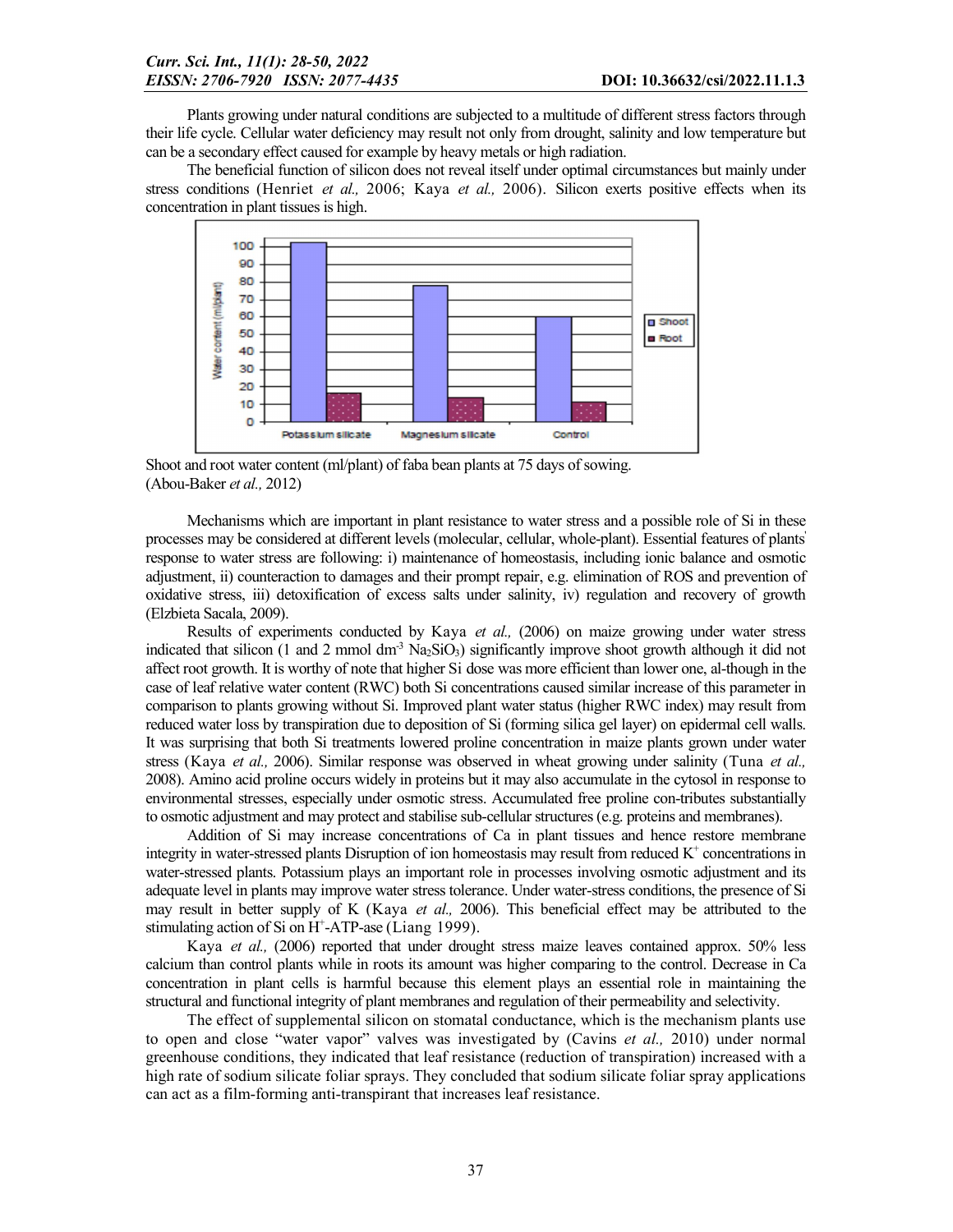#### The mechanical barrier hypothesis

Cuticle-silica double layer (Yoshida *et al.,* 1962)



Water deficiency (drought stress) leads to the closure of stomata and subsequent decrease in the photosynthetic rate. Silicon can alleviate water stress by decreasing transpiration. Transpiration from the leaves occurs mainly through the stomata and partly through the cuticle. As Si is deposited beneath the cuticle of the leaves forming a Si-cuticle double layer, the transpiration through the cuticle may decrease by Si deposition. Silicon can reduce the transpiration rate by 30% in rice, which has a thin cuticle (Ma *et al.,* 200la; Elzbieta Sacala, 2009). Under water-stressed conditions (low humidity), the effect of Si on rice growth was more pronounced than on rice that cultivated under non-stressed conditions (high humidity) (Ma *et al.,* 2001a).

When rice leaves were exposed to a solution containing polyethylene glycol (PEG), electrolyte leakage (EI) (an indicator of membrane lesion) from the leaf tissues decreased with the increase in the level of Si in the leaves (Agarie *et al.,* 1998). The level of polysaccharides in the cell wall was higher in the leaves containing Si than in those lacking Si. These results suggest that Si in rice leaves is involved in the water relations of cells, such as mechanical properties and water permeability. Among the yield components, the percentage of ripened grains is most affected by Si in both rice and barley (Ma and Takahashi 2002). This function of Si may be attributed to the alleviative effect of Si on water stress. One important factor for the normal development of the spikelets is to keep a high moisture condition within the hull (Elzbieta Sacala, 2009). The Si content in the hull of the rice grain becomes as high as 7% Si and that of the barley grain is l.5%. Silicon in the hull is also deposited between the epidermal cell wall and the cuticle, forming a cuticle-Si double layer as in the leaf blades. However, in contrast to the leaves, transpiration occurs only through the cuticle because the hull does not have a stoma. Silicon is effective in decreasing the transpiration from the hull. The rate of water loss from Sifree spikelets was about 20% higher than that from spikelets containing Si (7% Si) at both the milky and maturity stages (Ma *et al.,* 2001a). Therefore, Si plays an important role in keeping a high moisture condition within the hull by decreasing the transpiration rate from the hull. This is especially important under water deficiency stress and stress associated with climatic conditions.

#### 4.3. Silicon and stress associated with climatic conditions

A number of studies have showed that Si alleviates physical stresses, including radiation, low and high temperature, wind, drought and water logging, low and high light and so on.

Silicon application in rice is effective in alleviating the damage caused by climatic stress such as typhoons, low temperature and insufficient sunshine during the summer season (Ma *et al.,* 2001a; Ma 2004). A typhoon attack usually causes lodging and sterility in rice, resulting in a considerable reduction of the rice yield. Deposition of Si in rice enhances the strength of the stem by increasing the thickness of the culm wall and the size of the vascular bundles (Savant *et al.,* 1997), thereby preventing lodging. Strongwinds also cause excess water loss from the spikelets, resulting in sterility. Silicon deposited on the hull is effective in preventing excess water loss. In addition, the effect of Si on the rice yield is also obvious under stress due to low temperatures and insufficient sunshine.

#### 4.4. Silicon and heat stress.

Silicon also increases the tolerance to heat stress in rice plants. Agarie *et al.,* (1998) observed that electrolyte leakage caused by high temperature (42, S'C) was less pronounced in the leaves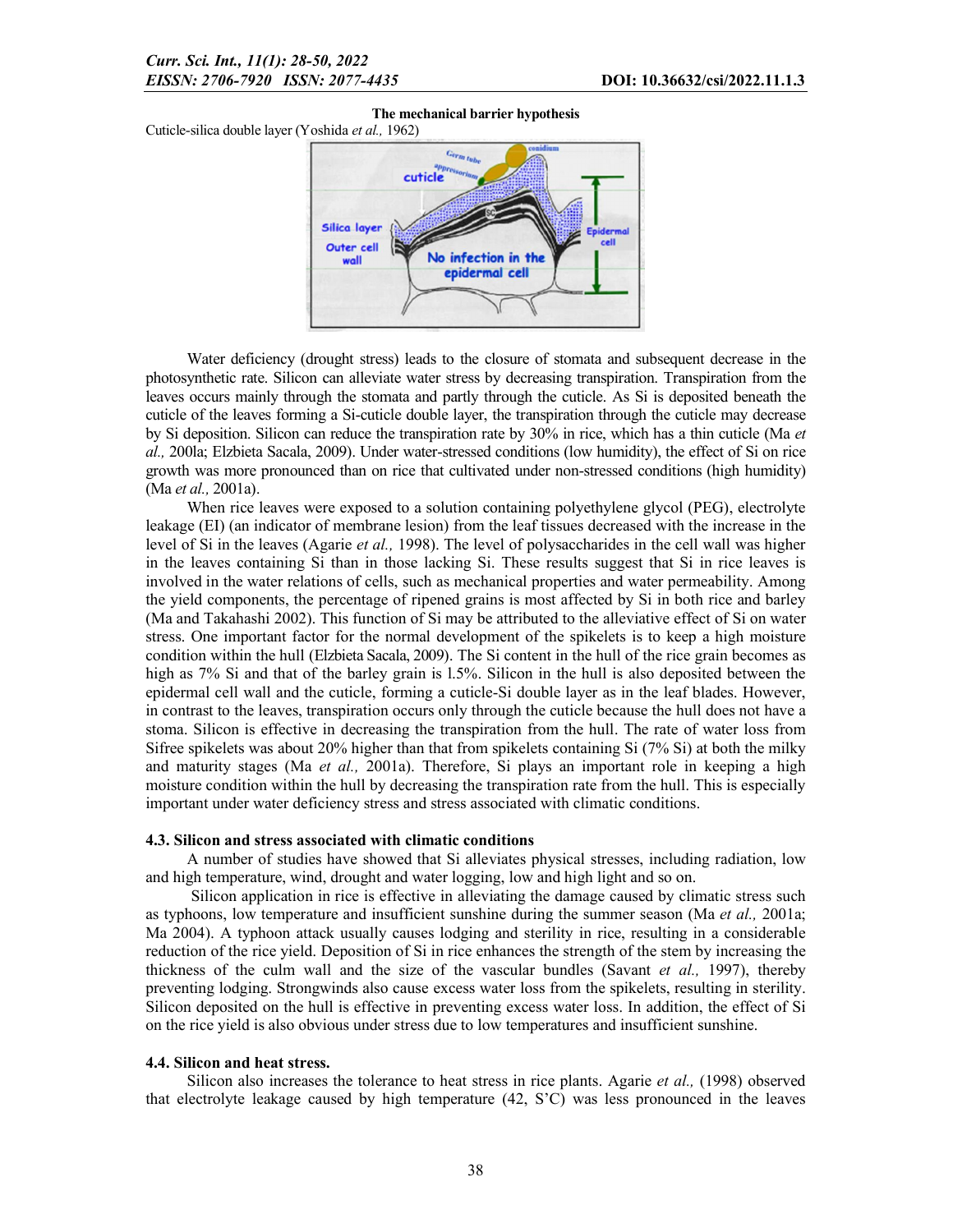grown with Si than in those grown without Si. These results suggest that Si may be involved in the thermal stability of lipids in cell membranes although the mechanism has not been elucidated.



#### Protection against temperature extremes

Photograph of creeping bentgrass exposed to high temperature.

Plants had been grown for 55 days at 20 <sup>o</sup>C, and then exposed to a temperature of 35-40 Cunder constant light and humidity for 20 days.

The growth of creeping bentgrass applied silicon sources was similar. However, most of the control plants grown 35 °C above had died day 20

## 5. Silicon and chemical stress

There has been a considerable amount of work on the effects of Si under chemical stresses including nutrient imbalance, metal toxicity, and salinity.

## 5.1. Silicon and AI toxicity

Al toxicity is a major factor limiting crop production in acid soils. Ionic Al inhibits root growth and nutrient uptake (Ma *et al.,* 2001b). Alleviative effect of Si on Al toxicity has been observed in sorghum, barley, teosinte, maize, rice, and soybean. In an experiment with maize, Si addition as silicic acid significantly alleviated AI-induced inhibition of root elongation (Ma *et al.,* 1997). The alleviative effect was more apparent with increasing Si concentration. Concentration of toxic AP+ was found to decrease by the addition of silicic acid. These results suggest that interaction between Si and Al occurs in the solution, presumably by the formation of AI-Si complexes, a non-toxic form. However, other mechanisms for the alleviative effect of Si have also been proposed, including codeposition of Al with Si within the plant, action in the cytoplasm, effect on enzyme activity and indirect effects (Cocker *et al.,* 1998). The alleviative effect of Si on Al toxicity varies with plant species, probably due to difference in Al tolerance and / or differences in the mechanisms involved.

## 5.2. Silicon and N excess.

Application of N fertilizers is an important practice for increasing yield. However, excess N causes lodging, mutual shading, susceptibility to diseases and so on. Silicon deposited on the stems and leaf blades prevents lodging and mutual shading, as stated above. The occurrence of blast disease is significantly inhibited by Si application in the field, especially when N application is heavy (Ohyama 1985). These functions of Si are especially important in the cultivation systems with dense planting and high N application. Excessive application of nitrogen fertilizers also causes high protein content in brown rice, which affects its quality. Sufficient supply of Si to rice is effective in producing low protein rice and reduced activity of micro – organisms (such as the critical nitrification of Ammonium – N to nitrate). (Mason *et al.,* 1994).

## 5.3. Silicon and phosphorus deficiency or excess

Deficiency in P in soil is a worldwide problem. The beneficial effects of Si under P-deficiency stress have been observed in many plants including rice and barley (Ma and Takahashi, 1990a). In a solution culture experiment, there was no significant effect of Si on the dry weight of shoot, root and grain of rice when P was supplied at an adequate level (200 *mM)* (Nagaoka, 1998). However, when the P level was decreased to 12.5 *mM,* the effects of Si were obvious. P uptake was not enhanced by Si when the P level was low, but the rate of P translocation to panicle is enhanced by Si in rice. This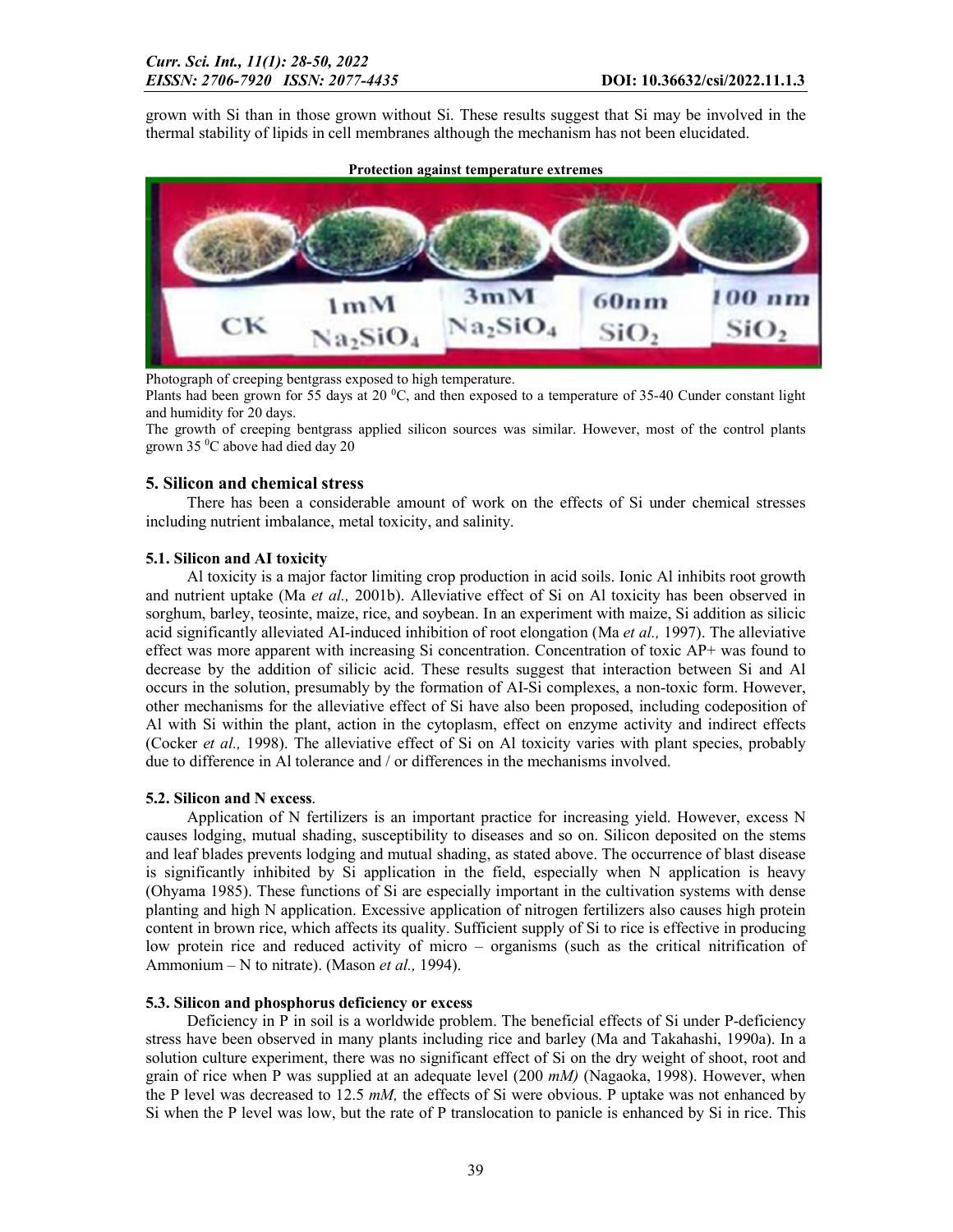implies that Si reproves internal P utilization. In a P-deficient soil, previous addition of silicic acid at various concentrations did not affect the P fixation capacity of soil (Ma and Takahashi 1990b). Fixed phosphorus was not desorbed by various concentrations of silicic acid (Ma and Takahashi 1991). Silicon is present in the form of silicic acid in the soil solution, which does not undergo dissociation at a pH below 9. Therefore, it is unlikely that interaction between silicic acid and phosphate (anionic form) occurs in soil. The uptake of P was also not affected by the Si supply at a low P level in both soil and solution culture (Ma and Takahashi 1991). However, the uptake of Fe and Mn significantly decreased in the Si-treated plants. Phosphorus is translocated and redistributed in plants in an inorganic form. Since P shows a high affinity with metals such as Fe and Mn, internal availability of P could be controlled by the level of Mn, Fe, and other metals when the P concentration is low.

Therefore, the larger beneficial effect of Si on plant growth under P deficiency stress may be attributed to the enhanced availability of internal P through the decrease of excess Fe and Mn uptake. This is supported by the fact that Si supply increased the rate of P translocation to the panicles in rice (Nagaoka 1998). Excess P stress hardly occurs in natural soils, but was observed in some green house soils where P fertilizers had been heavily applied or in nutrient solution culture where a high P concentration is supplied. Excess P causes chlorosis or necrosis in leaves, probably due to the decreased availability of essential metals such as Fe and Zn. Silicon can alleviate the damage caused by P excess by decreasing the excessive uptake of P, resulting in a decrease in the internal inorganic P concentration. Silicon deposited on the roots and/or Si-induced decrease of transpiration may be responsible for the decreased uptake of P when the P concentration in the medium is high. Si has been found to be deposited in the endodermal cells of roots in many plant species (Lux *et al.,* 2003), which may form apoplastic barriers against the radial movement of P across the root. The Si-induced decrease of P uptake has also been observed in some Si non-accumulating plants, including tomato, soybean, strawberry and cucumber (for a review, see Ma *et al.,* 2001a ), in which roots Si is also deposited.

#### 5.4. Silicon and heavy metal toxicity.

An alleviative function of Si on Mn toxicity has been observed in rice, barley, and pumpkin (Iwasaki and Matsumura, 1999). Three different mechanisms seem to be involved depending on the plant species. In rice, Si reduced Mn uptake by promoting the Mn oxidizing power of the roots which led to a homogeneous distribution of Mn in the leaf blade. Although the mechanism for this homogeneous distribution has not been elucidated, (Horst *et al.,* 1999) found that Si led to a lower apoplasmic Mn concentration in cowpea and suggested that Si modifies the cation binding properties of the cell wall. However, further studies have indicated that the maintenance of a reduced state of the apoplast by soluble Si was also involved in the Si-enhanced Mn tolerance in cowpea (Iwasaki *et al.,*  2002a, b). This is supported by the evidence that there was no correlation between the apoplastic Mn concentration and the expression of Mn toxicity, but that there was a negative correlation between the apoplastic Si concentration and the expression of Mn toxicity.

A negative correlation was observed between the apoplastic guaiacol peroxidase (POD) activity and the Si concentrations in apoplastic washing fluid (AWF). Silicon seems to affect the oxidation process of excess Mn mediated by POD through the interaction with phenolic substances in the solution phase of the apoplast (Iwasaki *et al.,* 2002a). By contrast, Si caused a localized accumulation of Mn around the base of trichomes in pumpkin (Iwasaki and Matsumura 1999). The uptake of Mn was also not affected by Si in this plant. Silicon was also effective in alleviating Fe excess toxicity in rice through enhancing the oxidative power of rice roots, resulting in enhanced oxidation of Fe from ferrous iron to insoluble ferric iron. Therefore, excess Fe uptake was indirectly prevented by Si application. For upland plants, excess Fe stress is not a problem. In heavy metal-tolerant Cardaminopsis halleri, grown on Zn- and Cd-polluted soil, Zn was coexisted with Si in the cytoplasm (Neumann and zur Nieden 2001).

It was observed that Zn-silicate is a transient storage compound for the metal and undergoes a slow degree of degradation to Si02. Zn is then translocated into the vacuoles and accumulated in an unknown form. It was suggested that the formation of Zn-silicate is part of the mechanism of heavy metal tolerance and may be responsible for the alleviation of Zn toxicity in Cardaminopsis.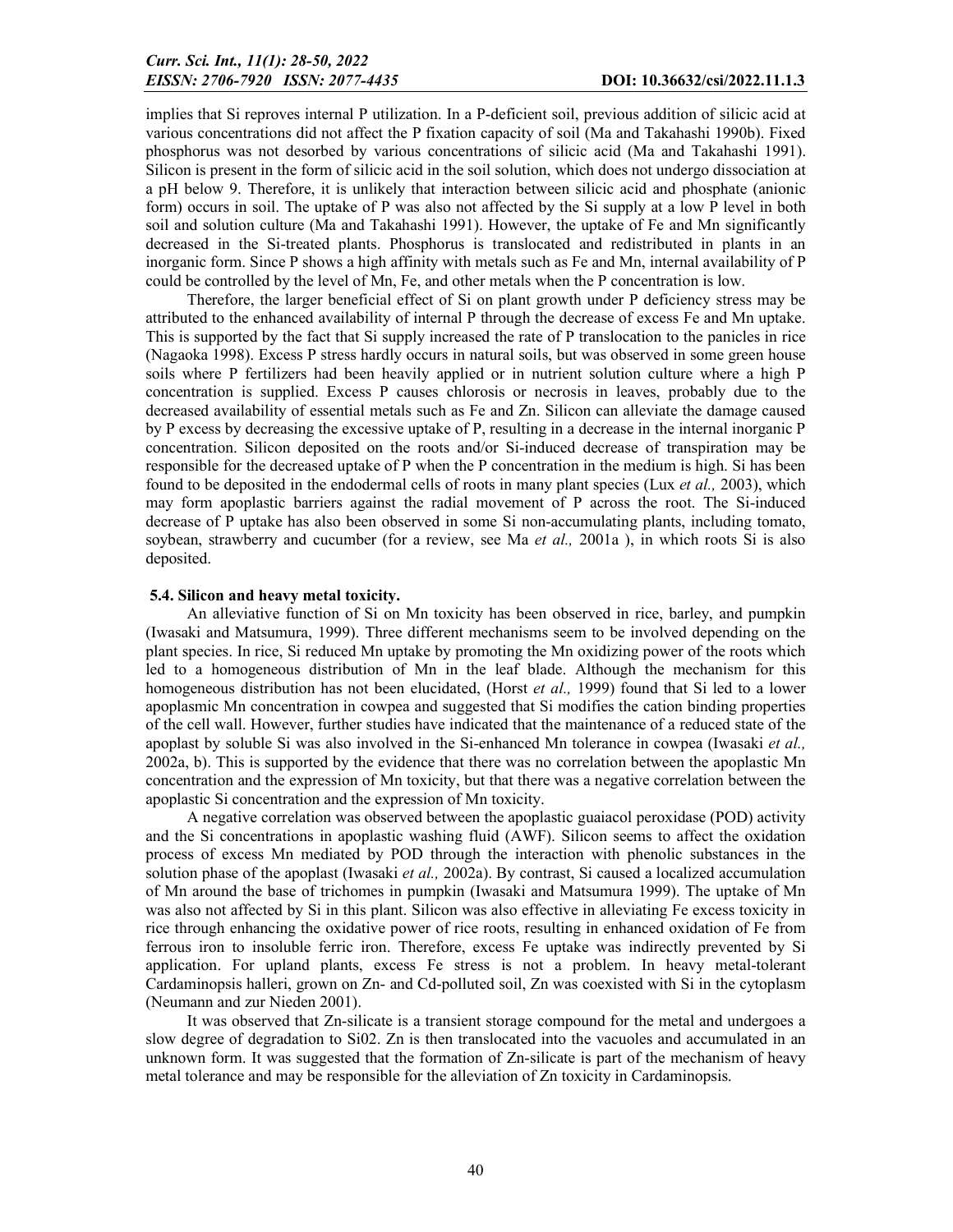### Silicon alleviated heavy metal toxicity

| Effects of Cd and Si on fresh weight, dry weight and DW/FW quotient of the shoot of maize plants |  |  |  |  |  |  |
|--------------------------------------------------------------------------------------------------|--|--|--|--|--|--|
| after 10 days of hydroponic cultivation in four different treatments.                            |  |  |  |  |  |  |

| Treatment | Fresh<br>weight $(g)$ | SD   | Dry weight (g)     | SD    | DW/FW |
|-----------|-----------------------|------|--------------------|-------|-------|
|           | l.044a                | 0.20 | 0.073a             | 0.014 | 0.070 |
| Cd        | 0.979b                | 0.14 | 0.069 <sub>b</sub> | 0.018 | 0.070 |
| $Cd + Si$ | l.110a                | 0.32 | 0.086c             | 0.022 | 0.077 |
| Si        | l.121a                | 0.31 | 0.092c             | 0.016 | 0.082 |

C- control without Cd or Si, Cd - 5µM cadmium treatment, (Vaculik *et al.,* 2009)

Cd+ Si - 5µM cadmium with 35 mM silicon treatment.

Si- 35 mM silicon treatment.

Values are means  $\pm$  SD (n=4), different letters mean significant differences between the treatments at 0.05 % levels.

Heavy metals enter the food chain through the soil and become hazardous contaminants of food, entering the human body as a cumulative poison (Benavides *et al.,* 2005).The rehabilitation of soil contaminated by heavy metals relies on methods such as managing the mobility of heavy metals in the soil so that they don't leach into waterways or get taken up by plants. This can be achieved by changing the pH (heavy metals are less mobile at high pH) or by adding soil amendments to increase the soil's adsorption capacity thereby reducing the plant's ability to access the heavy metal. However, these measures may not be sufficient or are costlyand inefficient.

A recent report (Matichenkov and Bocharnikova, 2010) demonstrated that the leaching of heavy metals (Cu, Pb, Cr, Ni, and Co) was reduced significantly, by over 50%, with the addition of a Si fertilizer (diatomaceous earth). This reduction in leaching of heavy metals may be explained by the interaction between the heavy metals and Si-rich substances, such as diatomaceous earth.

Several mechanisms are proposed in this recent report as responsible for inactivating the heavy metals: a weak physical or strong chemical adsorption between the heavy metals and the diatomaceous earth and a reaction between PAS (monosilicic acid) and the heavy metals

Liang *et al.*, (2005), assessing the alleviative effects of exogenous silicon (Si) on cadmium (Cd) phytotoxicity in maize, reported that Cd treatment significantly decreased shoot and root dry weight, while addition of Si at both levels significantly enhanced biomass. Addition of Si at 400 mg kg−1 Si significantly increased soil pH but decreased soil Cd availability, thus reducing Cd concentration in the shoots and roots and total Cd in the shoots. Moreover, more Cd was found to be in the form of specific adsorbed or Fe–Mn oxides-bound fraction in the Si-amended soil. In contrast, soil pH, available Cd and Cd forms were unaffected by addition of Si at 50 mg kg−1 Si, but shoot Cd concentration in the Si-amended Cd treatments significantly decreased at both Cd levels used compared to the non-Si-amended Cd treatments.H concluded that Si-enhanced tolerance to Cd and attributed that not only to Cd immobilization caused by silicate-induced pH rise in the soils but also to Si-mediated detoxification of Cd in the plants (Yongchao *et al.,* 2005).

## 6. Silicon enhances the resistance to biotic stresses

Several studies have shown that Si is effective in enhancing the resistance to diseases and pests. Plant available silicon plays a key role in activating plant processes that enhance and improve the efficiency and effectiveness of defense response systems under environmental stress conditions and biological attack. Trials conducted on the silicon research plots at Rutgers University, New Jersey Agriculture Experiment Station show that calcium silicate slag is an effective liming material and silicon fertilizer. Plants grown on calcium silicate slag amended soil exhibited increased silicon uptake, (Heckman and Provance-Bowley 2011). Pumpkin fruit and wheat grain yields were increased in some years in association with suppression of powdery mildew disease on calcium silicate slag amended soil. Corn plants grown on soil previously amended with calcium silicate slag exhibited less injury to the stem tissue from European corn borer.

Provance-Bowley *et al.,* (2010) reported that, forage yields were improved by liming low pH soil with either calcium carbonate or calcium silicate slag, 3 and 4 years after the last application. Cabbage yields were improved by liming low pH soil but calcium silicate slag increased yield more than calcium carbonate. The residual benefits of calcium silicate slag applications were evident in crops produced 3 to 4 years after the last application.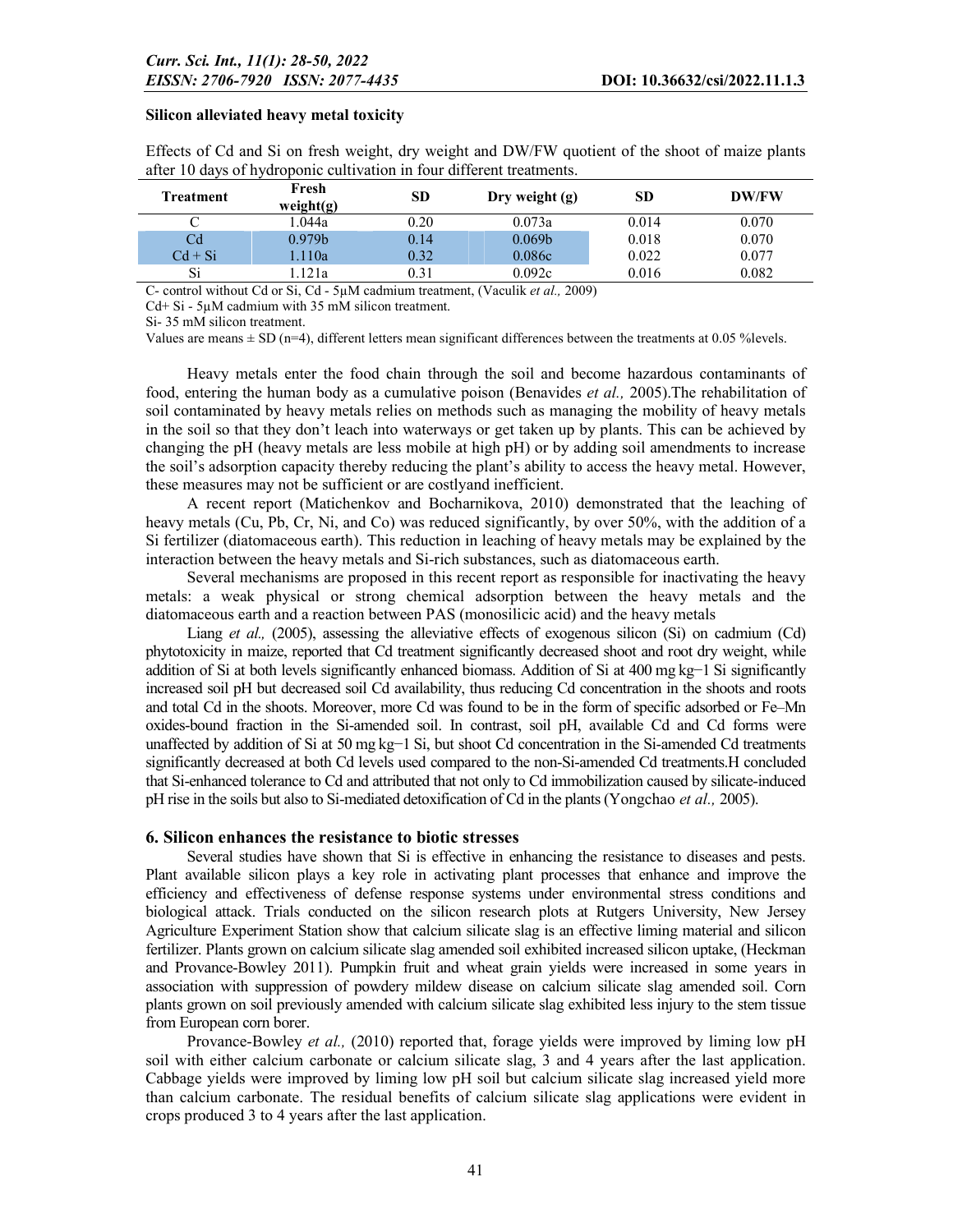

Unamed, control acid soil Calcium silicate slag, CSS, AgrowSil<sup>TM</sup>

## 6.1. Silicon and rice blast disease

The suppressive effect of Si on rice blast was well established. Rice blast is the most destructive fungal disease of rice, particularly in temperate, irrigated rice and tropical upland rice. The pathogen can infect all the above-ground parts of the rice plant, but occurs most commonly on leaves causing leaf blast during the vegetative stage of growth or on neck nodes and panicle branches during the reproductive stage, causing neck blast (Bonman *et al.,* 1989; Rodrigues *et al.,* 2005). Silicon reduces the epidemics of both leaf and panicle blast at different growth stages. In Florida, where soil is deficient in Si, application of silicate fertilizer is as effective as fungicide application in controlling rice blast (Datnoff *et al.,* 1997).

Silicon induced disease resistance in rice (Rodrigues *et al.,* 2009)



Symptoms of sheath blight on six Brazilian of rice. (A) Control  $(0 \text{ g Si pot}^{-1})$  and  $(B)$  plants grown at the highst rate of Si  $(1.92g Si pot<sup>-1</sup>)$ 

Rice seedling blast is significantly suppressed by the application of Si fertilizers in the nursery (Maekawa *et al.,* 2001). Seebold *et al.,* (2001) tested the effects of Si on components of resistance to blast using susceptible, partially resistant, and completely resistant rice cultivars. They found that, regardless of the cultivar resistance, incubation period was lengthened, and the number of sporulating lesions, lesion size, rate of lesion expansion, and the number of spores per lesion were significantly reduced by Si application. Maekawa *et al.*, (2002) reported that Si accumulated near the blast appressorium on inoculated rice leaves. However, the soluble Si in plant tissues may somehow be associated with an increase in rice resistance to balst through the productivity of phenolic-like compounds, diterpenoidphtoalex and the activation of some PR-genes (Rodrigues *et al.,* 2005). Also, Si nutrition has been associated with improved resistance to Faungal diseases such as leaf or panicle blast and brown spot (Rezende *et al.,* 2009).

## 6.2. Silicon and powdery mildew disease

Kanto *et al.,* (2006) tested liquid potassium silicate for the control of powdery mildew of strawberry. They reported that soluble silicon suppressed the disease more effectively as a preventive control than a control to reduce initial incidence. Silicon has been reported to prevent the incidence of powdery mildew disease, which is caused by Sphaerotheca juliginea, in a number of plant species. Miyake and Takahashi (1983) reported that by increasing the Si concentration in the culture solution, the Si content in the cucumber shoot increased, resulting in a reduced incidence of powdery mildew disease. In strawberry, when the Si content of leaves increased proportionally to the increase of the Si concentration in the culture solution, the incidence of powdery mildew decreased (Kanto 2002).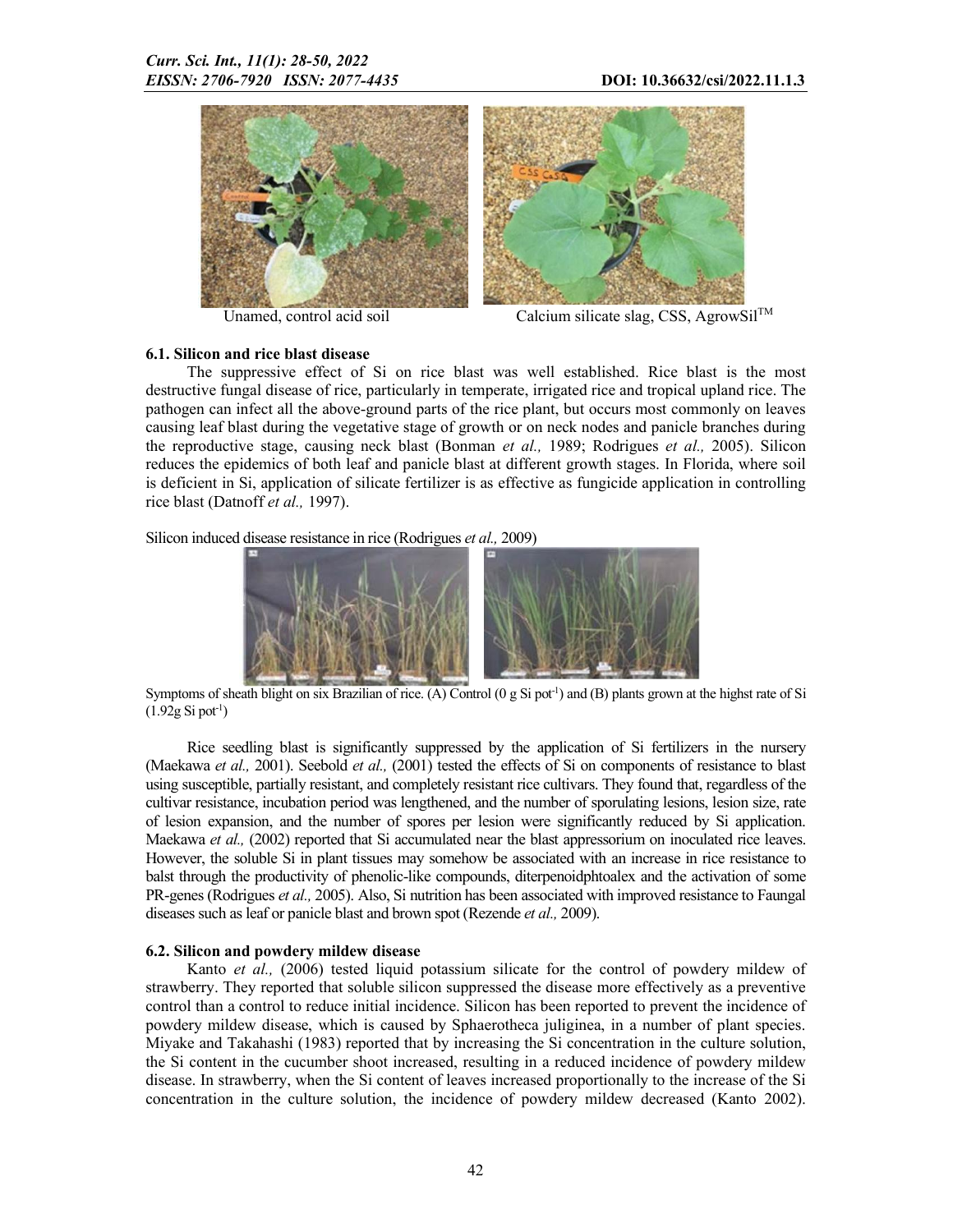Silicon deficiency in barley and wheat leads to a poor growth habit and increased powdery mildew susceptibility (Zeyen 2002). Menzies *et al.,* (1992) found that infection efficiency, colony size, and germination of conidia were reduced when cucumbers were grown in nutrient solutions with high concentrations of Si.

Foliar application of Si has been reported to be effective in inhibiting powdery mildew development on cucumber, muskmelon, and grape leaves (Bowen *et al.,* 1992; Menzies *et al.,* 1992). Silicon applied to leaves may deposit on the surface of leaves and plays a similar role to that of Si taken up from the roots.



## 6.3. Silicon and other diseases

In addition to blast and powdery mildew, the occurrence of brown spot, stem rot, sheath brown rot on rice, fusarium wilt, and corynespora leaf spot on cucumber decreased by increasing the Si supply. In turf grass, several diseases were also suppressed by Si application (Datnoff *et al.,* 2002). Rice bacterial blight caused by Xanthomonas oryzae pv. oryzae (Xoo) is a serious disease worldwide. Chang *et al.,* (2002) reported that in the cultivar TNI which is susceptible to this disease the Si content in leaves was lower than that of the resistant breeding line, TSWY7 under the nutrient cultural system adopted.



 Si Control Comparison between the control and Agripower Silica grown strawberries

The degree of resistance to this disease increased in parallel with the increased amount of applied silicon. Si-induced decrease of soluble sugar content in the leaves seems to contribute to the field resistance of the disease. Silicon is also effective in increasing the resistance to the fungal diseases caused by Pythium ultimum and P aphanidermatum in cucumber roots (Cherif *et al.,* 1994).

## 6.4. Silicon and pests

Silicon suppresses insect pests such as stem borer, brown plant hopper, rice green leaf hopper, and white backed plant hopper, and no insect pests such as leaf spider and mites (Savant *et al.,* 1997; Ma and Takashi, 2002). Stems attacked by the rice stem borer were found to contain a lower amount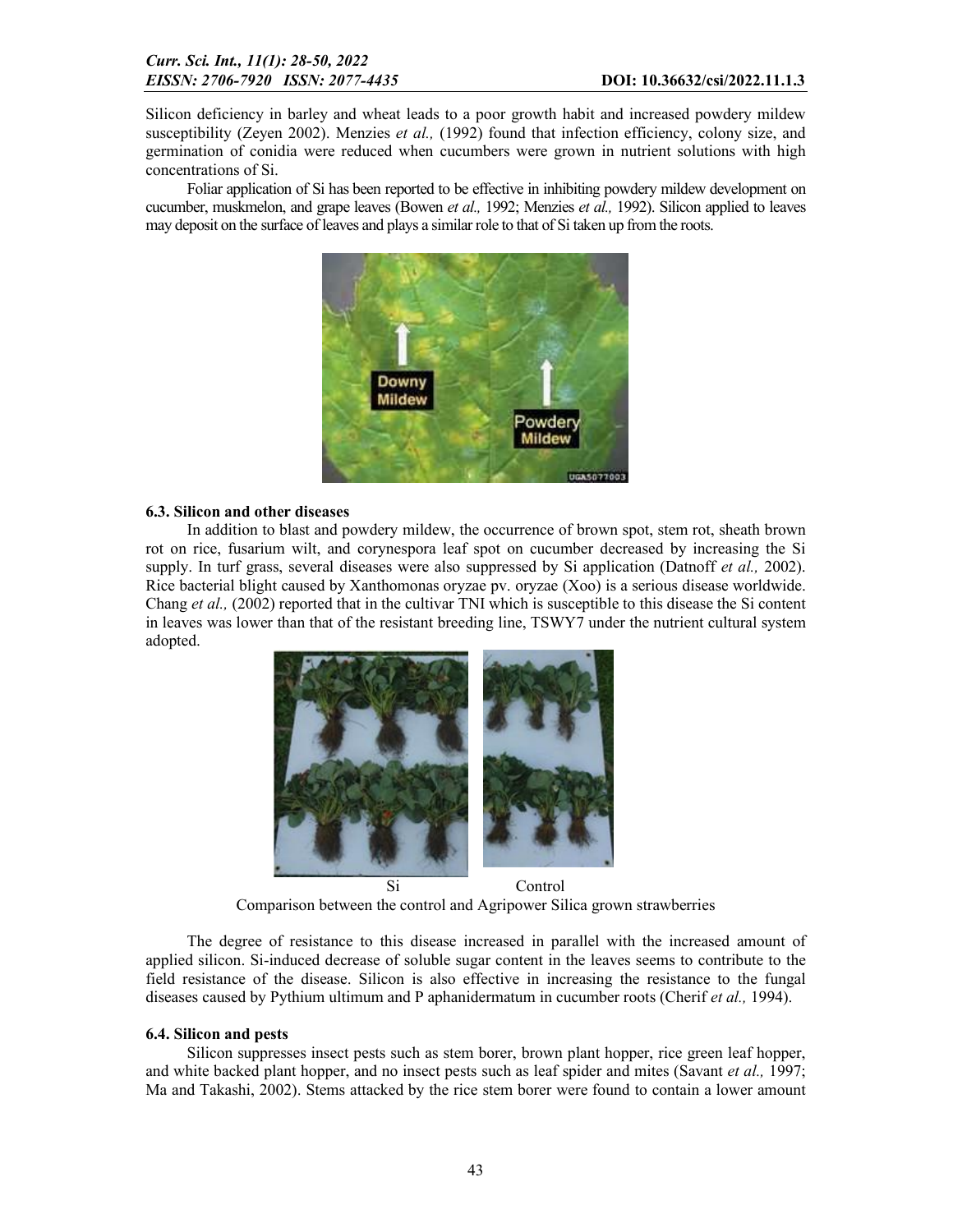of Si. In a field study, a positive relationship between the Si content of rice and resistance to the brown plant hopper has been observed (Rezende *et al.,* 2009).

Two hypotheses for the Si-enhanced resistance to diseases and pests have been proposed. One is that Si deposited on the tissue surface acts as a physical barrier. It prevents physical penetration and / or makes the plant cells less susceptible to enzymatic degradation by fungal pathogens. This mechanism is supported by the positive correlation between the Si content and the degree of suppression of diseases and pests. The other one is that Si functions as a signal to induce the production of phytoalexin (Cherif *et al.,* 1994).



Si application to cucumber resulted in the stimulation of the chitinase activity and rapid activation of peroxidases and polyphenoloxidases after infection with Pythium spp. Glycosidically bound phenolics extracted from Si-treated plants when subject ed to acid or, B-glucosidase hydrolysis displayed a strong fungistatic activity. However, in oat attacked by Blumeria graminis, Si deficiency promoted the synthesis of phenolic compounds (Carver *et al.,* 1998). The phenylalanine ammonialyase activity was enhanced by Si deficiency. The reason why Si deficiency exerts opposite effects on the synthesis of phenolic compounds, as a disease response in different plant species, has not been elucidated. Recently, Kauss *et al.,* (2003) reported that during the induction of systemic all acquired resistance (SAR) in cucumber, the expression of a gene encoding a novel proline-rich protein was enhanced. This protein has C-terminal repetitive sequences containing an unusually high amount of lysine and arginine. The synthetic peptide derived from the repetitive sequences was able to polymerize orthosilicic acid to insoluble silica, which is known to be involved in cell wall reinforcement, at the site of the attempted penetration of fungi into epidermal cells. This study provided a biochemical and molecular basis of Si-enhanced resistance to diseases.



Brown spots on leaves (IRRI).

### 7. Summary

Silica is the scientific name for a group of minerals made of silicon and oxygen. Silica is found in most mineral deposits in the world in both crystalline and non-crystalline (amorphous) forms. Silicates soil amendments provide effective and efficient means to correct a number of soil chemical imbalances, nutrient deficiencies and toxicity issues. Soil treatment with biogeochemically active Si substances optimizes soil fertility through improved water, physical and chemical soil properties and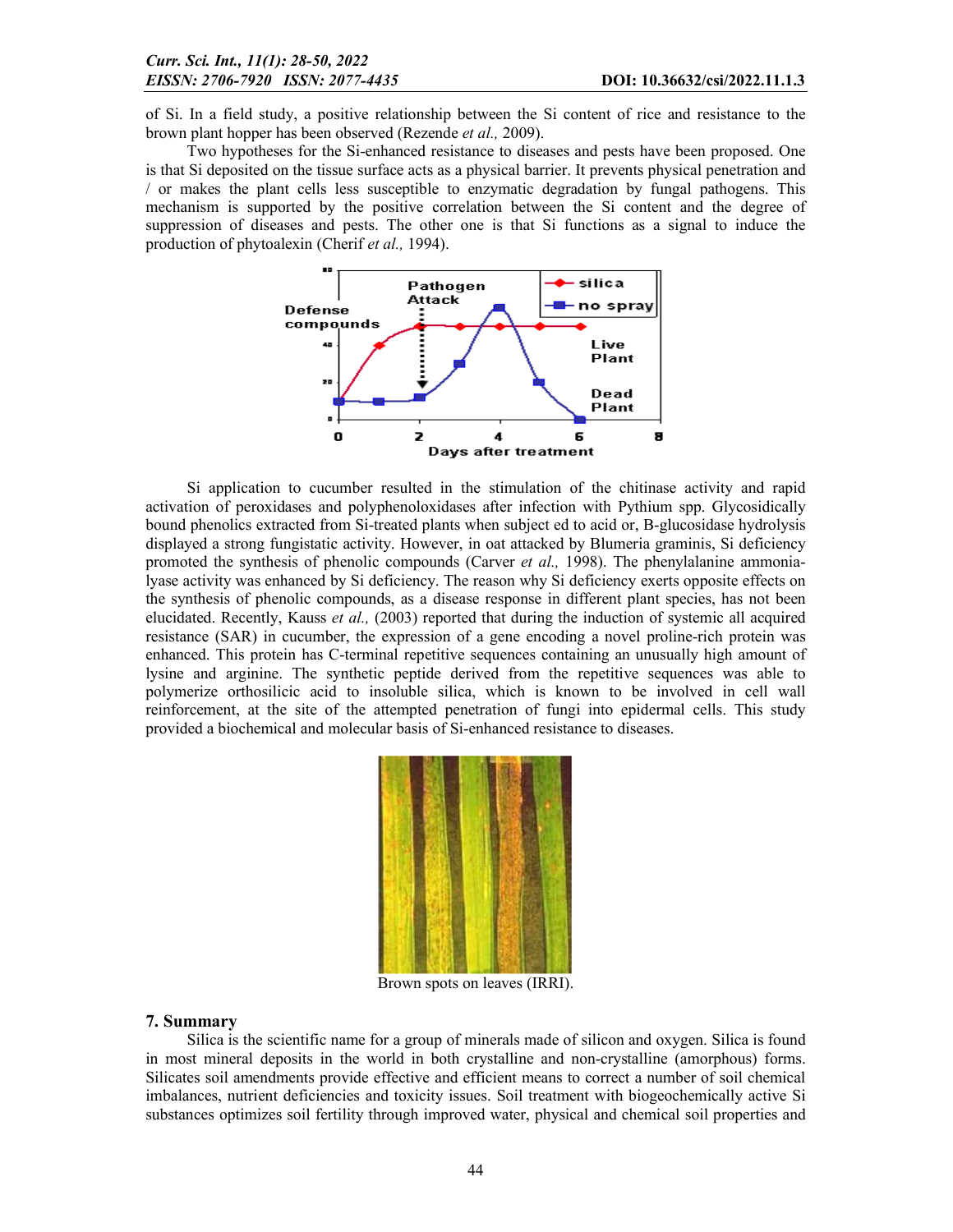maintenance of nutrients in plant-available forms. Uptake of Si from external solution and its transport through roots might be an active or a passive (diffusion) process. Once silicon is absorbed by the plant, it actively contributes to a balanced state of nutrient availability through uptake processes and micro-distribution of mineral ions. As a result of increasing silicon concentrations in plant tissues the mechanical strength may be improved. The Si content in plant tissue varies greatly among the species and can range from 0.1 to 10% on a dry weight basis. Rice is a typical Si accumulator and its uptake is about twice that of nitrogen.

Application of silicon as a soil amendment has been reported to result in elevated concentrations of chlorophyll per unit area of leaf tissue, resulting in improved photosynthetic efficiency. Si is effective in mitigating salinity in different plant species, (barley, cucumber, tomato). Some possible mechanisms through which silicon may increase salinity tolerance in plants include immobilization of toxic sodium ion and enhanced potassium uptake. In plants growing under saltstress conditions, added silicon helps in maintaining an adequate supply of essential nutrients and reduces sodium uptake and its transport to shoots. Important aspects of silicon fertilization that have gained interest are increased drought resistance. Reduction of transpiration rate (or increase of leaf resistance) has been attributed to silicon.

An alleviative function of Si on Mn toxicity has been observed in rice, barley, and pumpkin. Silicon may be responsible for the alleviation of Zn and Fe excess toxicity in rice roots. Si-enhanced tolerance to Cd and this was attributed that not only to Cd immobilization caused by silicate-induced pH rise in the soils but also to Si-mediated detoxification of Cd in the plants.

Several studies have shown that Si is effective in enhancing the resistance to diseases and pests. Silicon reduces the epidemics of both leaf and panicle blast at different growth stages. Silicon has been reported to prevent the incidence of powdery mildew disease, brown spot, stem rot, sheath brown rot on rice, fusarium wilt, and corynespora leaf spot on cucumber. Silicon suppresses insect pests such as stem borer, brown plant hopper, rice green leaf hopper, and white backed plant hopper, and no insect pests such as leaf spider and mites. It prevents physical penetration and / or makes the plant cells less susceptible to enzymatic degradation by fungal pathogens.

## References

- Abou-Baker, N.H., M. Abd-Eladl, and T.A. Eid, 2012. Silicon and water regime responses in bean production under soil saline condition. Journal of Applied Sciences Research, 8(12): 5698- 5707.
- Agarie, S., N. Hanaoka, O. Ueno, A. Miyazaki, F. Kubota, W. Agata, and P.B. Kaufman, 1998. Effect of silicon on tolerance to water deficit and heat stress in rice plants (*Oryza sativa* L.), monitored by electrolyte leakage. Plant Prod. Sci., 1: 96-103
- Ahmad A., M. Afzal, A. Ahmad and M. Tahir, 2013. Effect of Foliar Application of Silicon on Yield and Quality of Rice (*Oryza Sativa* L.) Cercetari agronomice in Moldova, 46(3):21–28, ISSN (Online) 2067-1865, DOI: 10.2478/v10298-012-0089-3.
- Ahmad, S. and R. Haddad, 2011. Study of Silicon Effects on Antioxidant Enzyme Activities and Osmotic Adjustment of Wheat under Drought Stress *Czech J. Genet.* Plant Breed., 47(1): 17– 27
- Al-Aghabary, K., Z. Zhu, and Q. Shi, 2004. Influence of silicon supply on chlorophyll content, chlorophyll fluorescence, and antioxidative enzyme activities in tomato plants under salt stress.Journal of Plant Nutrition 12: 2101–2115.
- Arab, L., A. Ehsanpour, and N. Jwa 2013. Co-treatment effect of triadimefon and salt stress on antioxidant responses, NHX1 and LEA expression in two alfalfa cultivars (*Medicago sativa* L.) under *in vitro* culture
- Balakhnina, T. and A. Borkowska, 2013. Effect of silicon on plant resistance to environmental stresses: review. International Agrophysics, 27: 225-232.
- Benavides, M.P., S.M. Gallego, and M.L. Tomaro, 2005. Cadmium toxicity in plants. Braz. J.Plant Physiol. 17: 21-34.
- Bonman, J.M., B.A. Estrada, and J.A. Bandong, 1989. Leaf and neck blast resistance in tropical lowland rice cultivars. Plant Dis., 73: 388-390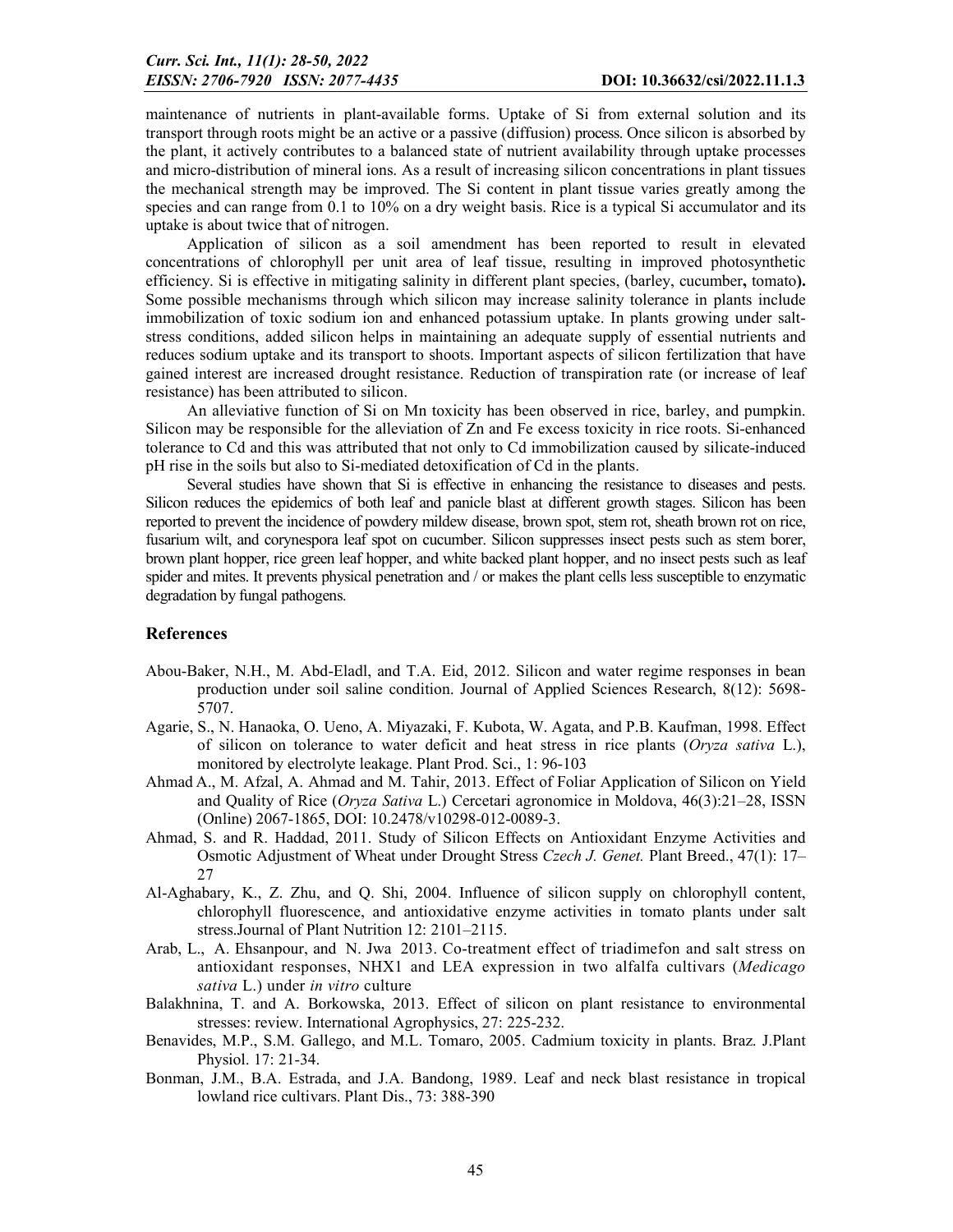- Bowen, P., J. Menzies, and D. Ehret, 1992. Soluble silicon sprays inhibit powdery mildew development on grape leaves. 1. Am. Soc. Hortic. Sci., 117:906-912
- Brogowski, Z., 2000. Silicon in soil and its role in plant nutrition. Post. Nauk Rol., 6: 9-16. (in Polish)
- Carver, T.L.W., M.P. Robbins, B.J. Thomas, K. Troth, N. Raistrick, and R.J. Zeyen, 1998. Silicon deprivation enhances localized autofluorescent responses and phenylalanine ammonia-lyase activity in oat attacked by Blumeria graminis. Physiol. Mol. Plant Pathol., 52: 245-257
- Cavins, T., S. Marek, and S. Kamenidou, 2010. Impact of silicon on plant growth c.f. Greenhouse Management Magazine October 28, 2013 online
- Chang, S.J., D.D. Tzeng, and C.C. Li, 2002. Effect of silicon nutrient on bacterial blight resistance of rice (*Oryza sativa* L.). Abstract of Second Silicon in Agriculture Conference, 31.
- Cherif, M., A. Asselin, and R.R. Belanger, 1994. Defense responses induced by soluble silicon in cucumber roots infected by Pythium spp. Phytopathology, 84: 236-242
- Cocker, K.M., D.E. Evans, and M.J. Hodson, 1998. The amelioration of aluminium toxicity by silicon in higher plants: solution chemistry or an in planta mechanism? Physiol. Plant, 104: 608–614.
- Datnoff, L.E., M.O. Brecht, T.A. Kucharek, and R.T. Nagata, 2002. The role of silicon in turfgrass disease management. Abstract of Second Silicon in Agriculture Conference, 105-110
- Datnoff, L.E., C.W. Deren, and G.H. Snyder, 1997. Silicon feltilization for disease management of rice in Florida. Crop Protect., 16: 525-531
- Datnoff, L.E., G.H. Snyder, and G.H. Korndorfer, 2001. Silicon in Agriculture. Elsevier, Amsterdam.
- Desingh, R. and G. Kanagaraj, 2007. Influence of salinity stress on photosynthesis and anti-oxidative systems in two cotton varieties. Gen. Appl. Plant Physiol., 33: 221-234.
- Elzbieta S., 2009. Role of silicon in plant resistance to water stress, J. Elementol., 14(3):619-630.
- Epstein, E., 1994. The anomaly of silicon in plant biology. Proc. Natl. Acad. Sci., 91: 11-17.
- Epstein, E., 1999. Silicon, Annual review of plant physiology and plant molecular biology. Plant Biol., 50: 641-664.
- Epstein, E. and A.J. Bloom, 2003. Mineral Nutrition of Plants: Principles and Perspectives, 2<sup>nd</sup> Ed., John Wiley & Sons, New York.
- Gao, X., C.H. Zou, L. Wang, and F. Zhang, 2006. Silicon decreases transpiration rate and conductance from stomata of maize plants. J. Plant Nutr., 29: 1637-1649.
- Gong, H., X. Zhu, K. Chen, S. Wang, and C. Zhang, 2005. Silicon alleviates oxidative damage of wheat plants in pots under drought. Plant Science,169: 313-321.
- Gong, H.J., D.P. Randall, and T.J. Flowers, 2006. Silicon deposition in the root reduces sodium uptake in rice (*Oryza sativa* L.) seedlings by reducing bypass low. Plant Cell Environ., 29:1970-1979.
- Gunes, A., A. Inaj, G. Bagcie, and D.J. Pijbeam, 2007b. Silicon-mediated changes of some physiological and enzymatic parameters symptomatic for oxidative stress in spinach and tomato grown in sodic-B toxic soil. Plant Soil, 290: 103-114.
- Gunes, A., A. Inaj, G. Bagcie, S. Coban, and O. Sahin, 2007a. Silicon increases boron tolerance and reduces oxidative damage of wheat grown in soil with excess of boron. Biol. Plant, 51: 571- 574.
- Hasegawa, P.M., R.A. Bressan, J.K. Zhu, and H.J. Bohnert, 2000. Plant cellular and molecular responses to high salinity. Ann. Rev. Pl. Physiol. Pl. Mol. Biol., 51: 463–99.
- Hashemi, A., A. Abdolzade, and H. Sadeghipour, 2010. Beneficial effects of silicon nutrition in alleviating salinity stress in hydroponically grown canola, Brassica napus L., plants. Soil Science & Plant Nutrition, 56(2): 244-253
- Hattori, T., S. Inanaga, H. Araki, P. An, S. Morita, M. Luxova, and A. Lux, 2005. Application of silicon enhanced drought tolerance in sorghum bicolor. Physiologia Plantarum, 123: 459–466.
- Hattori, T., S. Inanaga, E. Tanimoto, A. Lux, M. Luxova, and Y. Sugimoto, 2003. Silicon-induced hanges in viscoelastic properties of sorghum root cell walls. Plant Cell Physiology, 44: 743– 749.
- Heckman, J.R. and M. Provance-Bowley, 2011. Silicon in Soil Fertility and Crop Production; Ten years of Research. Northeast Branch Crops, Soils and Agronomy Meeting Abstracts. c.f. The Soil Profile, 20, 2012
- Henriet, C., X. Draye, L. Oppitz, R. Swennen, and B. Delvaux, 2006. Effects, distribution and uptake of silicon in banana (Musa spp.) under controlled conditions. Plant Soil, 287: 359-374.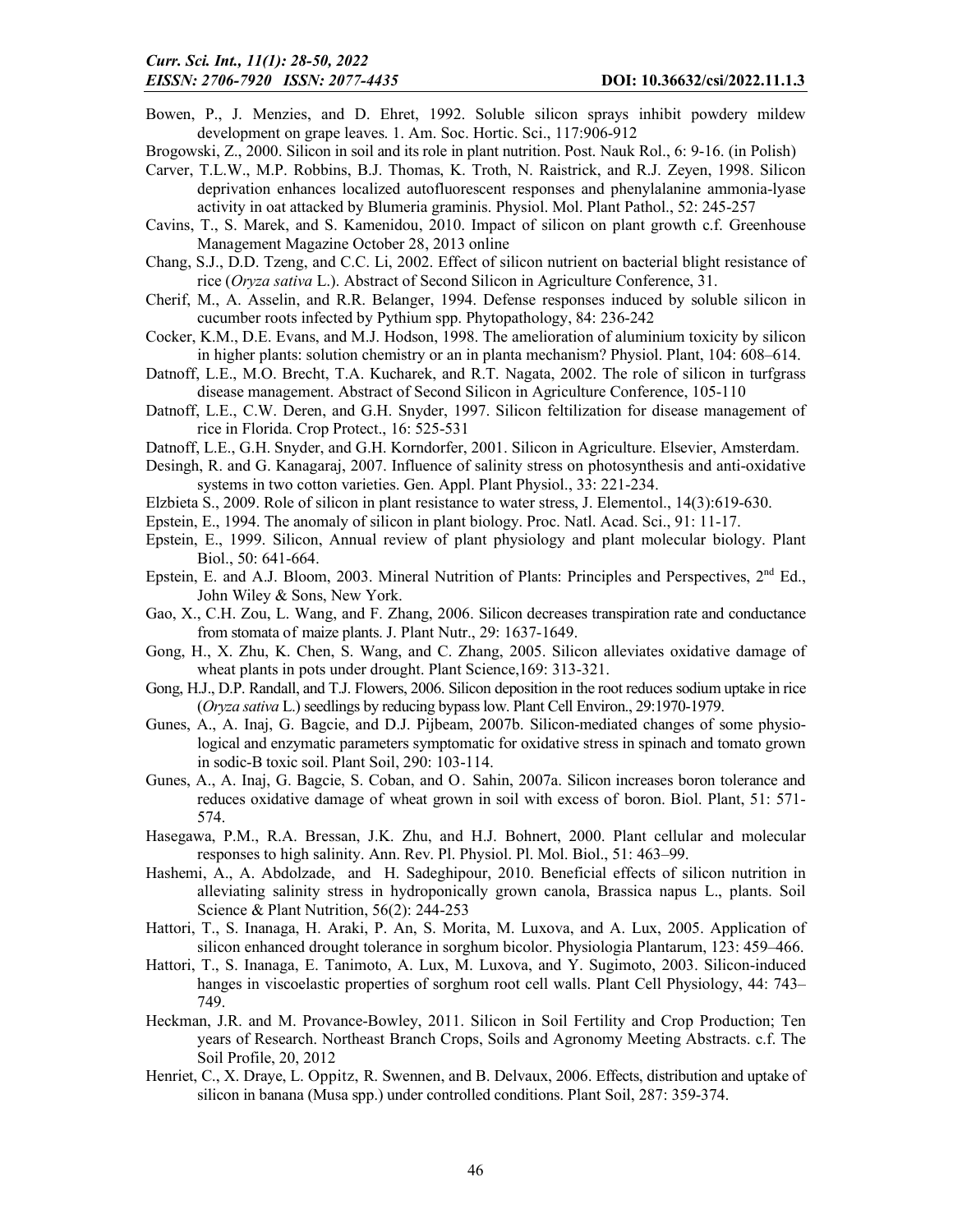- Hinman, N.W. and R.F. Lindstrom, 1996. Seasonal changes in silicadepos ition in hot spring systems. Chemical Geology, 132: 237-246.
- Horst, W.J., M. Fecht, A. Naumann, A.H. Wissemeier, and P. Maier, 1999. Physiology of manganese toxicity and tolerance in *Vigna unguiculata* (L.) Walp. 1. Plant Nutr. Soil Sci. (Z. Planzenernahr), 162: 263-274.
- Hwang, S.J., M. Hamayun, H.Y. Kim, C.I. Na, K.U. Kim, D.H. Shin, S.Y. Kim, and I.J. Lee, 2008. Effect of nitrogen and silicon nutrition on bioactive gibberellin and growth of rice under field conditions. Journal of Crop Science and Biotechnology, 10: 281-286.
- Iwasaki, K. and A. Matsumura, 1999. Effect of silicon on alleviation of manganese toxicity in pumpkin (*Cucurbita moschata* Duch cv. Shintosa). Soil Science and Plant Nutrition 45, 4.
- Iwasaki, K., P. Maier, M. Fecht, and W.J. Horst, 2002a. Leaf apoplastic silicon enhances manganese tolerance of cowpea (*Vigna unguiculata*). 1. Plant Physiol., 159: 167-173
- Iwasaki, K., P. Maier, M. Fecht, and W.J. Horst, 2002b. Effect of silicon supply on apoplastic manganese concentrations in leaves and their relation to manganese tolerance in cowpea (*Vigna unguiculata* L. Walp.). Plant Soil, 238: 281-288
- Kabata-Pendias, A., 2001. Trace Elements in Soils and Plants, Third Edition. Taylor & Francis, Dec 12, 2010 - Technology & Engineering - 432 pages
- Kanto, T., 2002. Research of silicate for improvement of plant defense against pathogens in Japan. Abstract of Second Silicon in Agriculture Conference, 22-26
- Kanto, T., A. Miyoshi, T. Ogawa, K. Maekawa, and M. Aino, 2006. Suppressive effect of liquid potassium silicate on powdery mildew of strawberry in soil, J. Gen. Plant Pathol., 72:137-142.
- Kauss, H., K. Seehaus, R. Franke, S. Gilbert, R.A. Dietrich, and N. Kroger, 2003. Silica deposition by a strongly cationic proline-rich protein from systemically resistant cucumber plants. Plant 1, 33: 87 -95.
- Kaya, C., L. Tuna, and D. Higgs, 2006. Effect of silicon on plant growth and mineral nutrition of maize grown under water-stress conditions. J. Plant Nutr., 29: 1469-1480.
- Li Q, F., C.C. Ma, and Q.L. Shang, 2007. Effects of silicon on photosynthesis and antioxidative enzymes of maize under drought stress. Chinese Journal of Applied Ecology, 18: 531–536.
- Liang, Y., 1999. Effects of silicon on enzyme activity and sodium, potassium and calcium concentration in barley under salt stress. Plant and Soil, 209: 217–224.
- Liang, Y., Q. Chen, W. Zhang, and R. Ding, 2002. Exogenous silicon increases antioxidant enzyme activities and reduces lipid peroxidation in roots of salt-stressed barley (*Hordeum vulgare* L.). Abstract of Second Silicon in Agriculture Conference, 140-151
- Liang, Y., H. Hua, Y.G. Zhu, J. Zhang, C.H. Cheng, and V. Romheld, 2006a. Importance of plant species and external silicon concentration to active silicon uptake and transport. New Phytol., 172: 63-72.
- Liang, Y., Q. Shen, Z. Shen, and T. Ma, 1996. Effects of silicon on salinity tolerance of two barley cultivars. 1. Plant Nutr., 19: 173-183
- Liang, Y., J. Si, and V. Romheld, 2005a. Silicon uptake and transport is an active process in Cucumis sativus. New Phytol., 167: 797-804.
- Liang, Y., W. Sun, Y.G. Zhu, and P. Christie, 2007. Mechanisms of silicon-mediated alleviation of abiotic stresses in higher plants: a review. Environnemental Pollution, 147:422-428.
- Liang, Y.C., Q. Chen, Q. Liu, W. Zhang, and R. Ding, 2003. Exogenous silicon (Si) increases antioxidant enzyme activity and reduces lipid per-oxidation in roots of salt stressed. Plant and Soil, 255: 85-91.
- Liang, Y.C., W.Q. Zhang, J. Chen, and R. Ding, 2005. Effect of silicon on H+-ATPase and H+-PPase activity, fatty acid composition and fluidity of tonoplast vesicles from roots of salt-stressed barley (*Hordeum vulgare* L.). Environmental and Experimental Botany, 53: 29-37.
- Lux, A., M. Luxova, J. Abe, E. Tanimoto, T. Hattori, and S. Inanaga, 2003. The dynamics of silicon deposition in the sorghum root endodermis. New Phytol., 158:437-441.
- Ma, J.F. and E. Takahashi, 1990a. Effect of silicon on growth and phosphorus uptake of rice. Plant & Soil, 126:115-119.
- Ma, J.F. and E. Takahashi, 1990b. The effect of silicic acid on rice in a P-deficient soil. Plant & Soil, 126:115-119.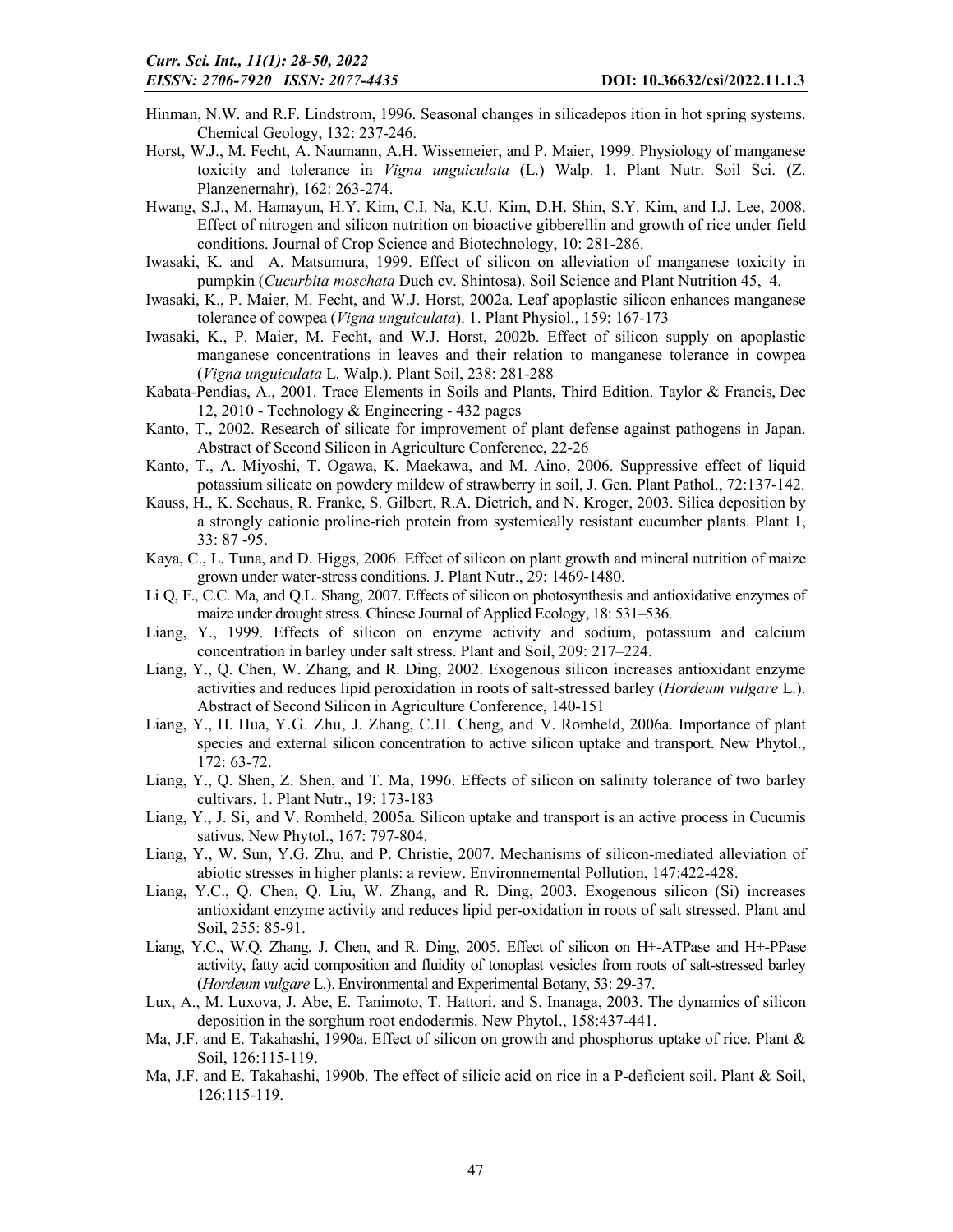- Ma, J.F. and E. Takahashi, 1991. Effect of silicate on phosphate availability of rice in a P-deficient soil. Plant Soil, 133:151-155.
- Ma, J.F. and E. Takahashi, 2002. Soil, Fertilizer, and Plant Silicon Research in Japan, Elsevier Science, Amsterdam.
- Ma, J.F. and N. Yamaji, 2006. Silicon uptake and accumulation in lower plants. Trends. Plant Science, 11(8): 392-397.
- Ma, J.F. and N. Yamaji, 2008. Functions and transport of silicon in plants. Cellular and Molecular Life Sciences. 65: 3049-3057. Maas EV, Hoffman GH, 1977. Crop salt tolerance current assessment. Irrigation Derange J., 103: 115-134.
- Ma, J.F., 2004. Role of silicon in enhancing the resistance of plants to biotic and abiotic stresses. Soil Sci Plant Nutr., 50: 11–18.
- Ma, J.F., Y. Miyake, and E. Takahashi, 2001a. Silicon as a beneficial element for crop plants. 111 Silicon in Agriculture, Ed. LE Datnoff, GH Snyder, and GH Korndorfer, p. 17-39, Elsevier Science, Amsterdam.
- Ma, J.F., M. Sasaki, and H. Matsumoto, 1997. Al-induced inhibition of root elongation in corn *Zea mays* L. is overcome by Si addition. Plant Soil, 188: 171-176.
- Ma, J.F., K. Tamai, N. Yamaji, N. Mitani, S. Konishi, M. Katsuhara, M. Ishiguro, Y. Murata, and M. Yano, 2006*.* A silicon transporter in rice*.* Nature*,* 440: 688*–691*
- Ma, L.Q., K.M. Komar, C. Tu, W. Zhang, Y. Cai, and E.D. Kennelley, 2001b. A fern that hyperaccumulates arsenic. Nature (London), 409: 579-579.
- Maekawa, K., K. Ogawa, K. Watanabe, T. Kanto, M. Aino, and Y. Iwamoto, 2002. Silicon dependent promotion of superoxide generation following the inoculating of Magnaporthe grisea into rice leaves (in Japanese with English Summary). Japan Soil Sci. Plant Nutr., 73: 509-514.
- Maekawa, K., K. Watanabe, M. Aino, and Y. Iwamoto, 2001. Suppression of rice seedling blast with some silicic acid materials in nursery box. Ipn. 1. Soil Sci. Sci. Plant Nutr., 72: 56-62.
- Mason, M.G., W.M. Porter, and W.J. Cox, 1994. Effect of an acidifying nitrogen fertilizer and lime on soil pH and wheat yields. 1. Soil Effect, Australian Journal of Experimental Agriculture, 34: 237-46.
- Matichenkov, V.V. and E.A. Bocharnikova, 2001. The relationship between silicon and soil physical and chemical properties. In: Silicon in Agriculture. Datnoff LE, Snyder DH, Korndorfer GH (Eds.). Elsevier Science B.V., Amsterdam, Netherlands
- Matichenkov, V.V. and E.A. Bocharnikova, 2010. Technology for natural water protection against pollution from cultivated areas", 2020 15<sup>th</sup> Annual Australian Agronomy Conference.
- Matoh, T., P. Kairusmee, and E. Takahashi, 1986. Salt-induced damage to rice plants and alleviation effect of silicate .J. Soil Sci. Plant Nut., 32: 295–304.
- McCord, J.M., 2000. The evolution of free radicals and oxidative stress. Am. J. Med. 108: 652- 659.
- Menzies, J., P. Bowen, and D. Ehret, 1992. Foliar application of potassium silicate reduces severity of powdery mildew on cucumber, muskmelon, and zucchini squash. 1. Am. Soc. Harth'. Sci., 117: 902-905
- Mitani, N. and J.F. Ma, 2005. Uptake system of silicon in different plant species. J. Exp. Bot., 56: 1255-1261.
- Miyake, Y. and E. Takahashi, 1983. Effect of silicon on the growth of solution-cultured cucumber plant. Soil Sci. Plant Nutr., 29:71-83.
- Moussa, H.R., 2006. Influence of exogenous application of silicon on physiological response of saltstressed maize (*Zea mays* L.). International Journal of Agriculture and Biology, 8: 293-297.
- Nagaoka, K., 1998. Study on interaction between P and Si in rice plants. Graduation Thesis, Kinki University.
- Neumann, D. and U. Zur Nieden, 2001. Silicon and heavy metal tolerance of higher plants. Phytochemistry, 56: 685-692.
- Ohyama, N., 1985. Effect of improvement in fertilization on the alleviation of cool-summer damage to rice. Agriculture and Horticulture, 11: 1385-1389.
- Oliveira, L.A., 2009. Silicon in bean and rice plants: absorption, transport, redistribution, and tolerance to cadmium [PhD. Thesis] Piracicaba, Escola Superior de Agricultura Luiz Queiroz, 1-157.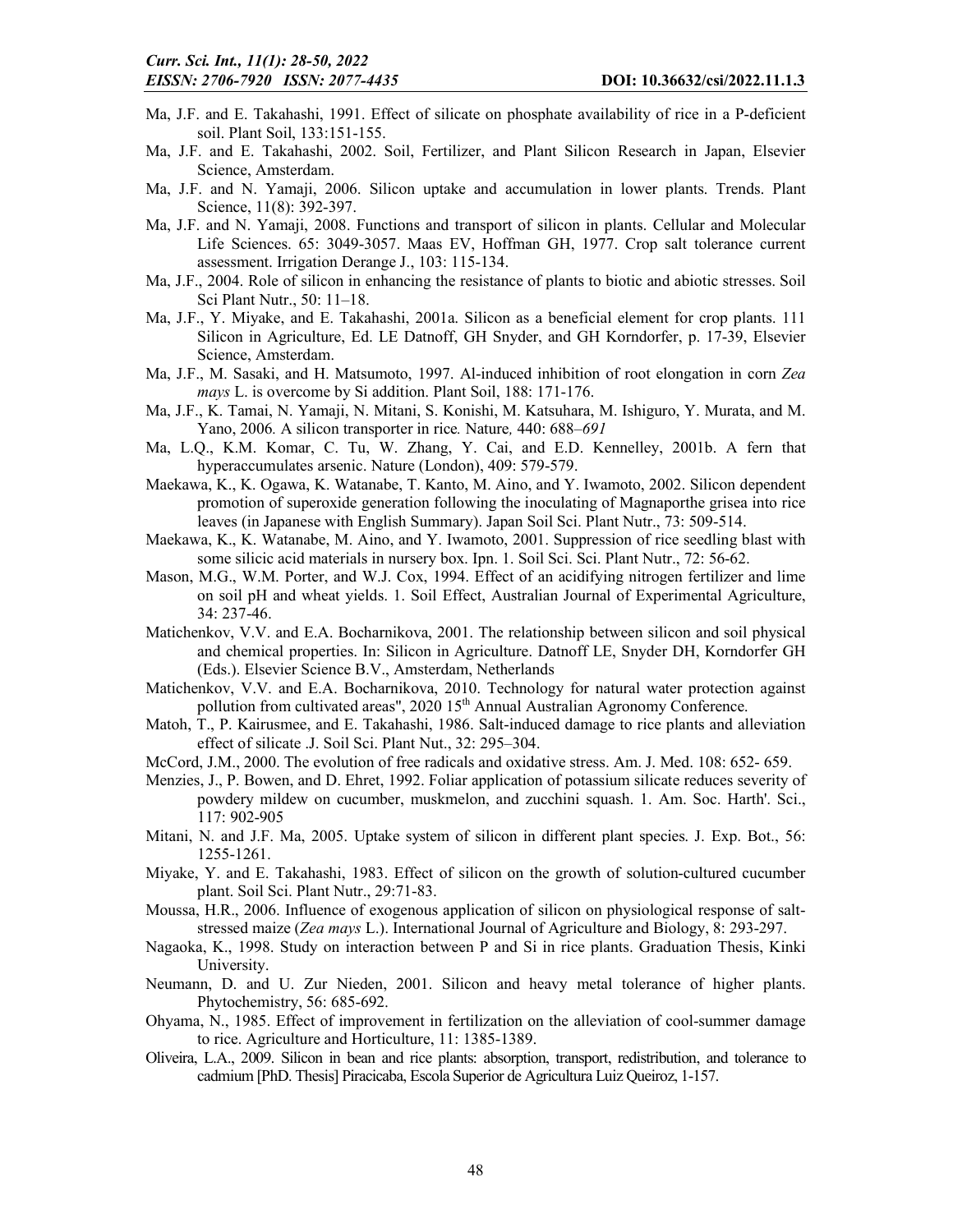- Parveen, A. and A. Ashraf, 2010. Role of Silicon in Mitigating the Adverse Effects of Salt Stress on Growth and Photosynthetic Attributes of Two Maize (*Zea maize* L.) Cultivars Grown Hydroponically. Pak. J. Bot., 42(3): 1675-1684.
- Provance-Bowley, M., J.R. Heckman, and E.F. Durner, 2010. Calcium Silicate Suppresses Powdery Mildew and Increases Yield of Field Grown Wheat. Soil Science Society America Journal, 74:1652-1661.
- Rafi, M.M. and E. Epstein, 1999. Silicon absorption by wheat. Plant Soil. 211: 223-230.
- Ranganathan, S., V. Suvarchala, Y. Rajesh, M.S. Prasad, A. Padmakumari, and S. Voleti, 2006. Effects of silicon sources on its deposition, chlorophyll content and disease and pest resistance in rice. Biol. Plant, 50: 713-716.
- Rezanka, T. and K. Sigler, 2008. Biologically active compounds of semi-metals. Phytochem., 69: 585- 606.
- Rezende, D.C., F.A. Rodrigues, V. Carré, D.A. Schurt, I.K. Kawamura, and G.H. Korndorfer, 2009. Effect of root and foliar application of silicon on brown spot development in rice, Australasian Plant pathology, 38: 67-73.
- Rodrigues, F.A., F.X.R. Vale, G.H. Korndorfer, A.S. Prabhu, L.E. Datnoff, A.M.A. Oliveira, and L. Zambolim, 2005. Influence of silicon on sheath blight of rice in Brazil. Crop Prot., 22: 23-29.
- Rodrigues, F.A., H.S.S. Duarte and G.P. Domiciano, 2009. Foliar application of potassium silicate reduces the intensity of soybean rust. Aust Plant Pathol., 38:366–372.
- Romero-Aranda, M.R., O. Jurado, and J. Cuartero, 2006. Silicon alleviates the deleterious salt effect on tomato plant growth by improving plant water status. Journal of Plant Physiology, 163: 47–855.
- Saeed, R., M. Babalar, and S. Kalantari, 2009. Silicon alleviates salt stress, decreases malondialdehyde content and affects petal colour of salt-stressed cut rose (*Rosa xhybrida* L.) "Hot Lady", African Journal of Biotechnology, 8(8): 1502-1508.
- Sara, T. and H. Raheem, 2011. Study of silicon on effects on Antioxidant Enzyme Activities and Osmotic Adjustment of Wheat under Drought Stress, Czech J.Genet. Plant Breed, 47(1): 17-27.
- Sauer, D., L. Saccone, D.J. Conley, L. Herrmann, and M. Sommer, 2006. Review of methodologies for extracting plant available and amorphous Si from soils and aquatic sediments. Biogeochemistry, 80:89-108.
- Savant, N.K., G.H. Korndorfer, L.E. Datnoff, and G.H. Snydre, 1999. Silicon nutrition and sugarcane production: a review. Journal of Plant Nutrition, 22: 1853-1903.
- Savant, N.K., G.H. Snyder, and L.E. Datnoff, 1997.: Silicon management and sustainable rice production. Adj'. Agron., 58 :151-199.
- Savvas, D., D. Giotis, E. Chatzieustraticu, M. Bekea, and G. Patakioutas, 2009. Silicon supply in soil-less cultivations of zucchini alleviates stress induced by salinity and powdery mildew infections. Environ. Exp. Bot., 65: 11-17.
- Seebold, K.W., T.A. Kucharek, L.E. Datnoff, F.J. Correa-Victoria, and M.A. Marchetti, 2001.: The influence of silicon on components of resistance to blast in susceptible, partially resistant, and resistant cultivars of rice. Phytopathology, 91: 63-69.
- Sommer, M., D. Kaczorek, Y. Kuzyokov, and J. Breuer, 2006. Silicon pools and fluxes in soils and landscapes – a review. J. Plant Nutr. Soil Sci., 169: 310-329.
- Tahir, M.A., T. Rahmatullah, M. Azia, S. Ashraf, Kanwal, and M.A. Maqsood, 2006. Beneficial effects of silicon in wheat (*Triticum aestivum* L.) Under Salinity Stress. Pakistan Journal of Botany, 38(5): 1715-1722.
- Tuna, A.L., C. Kaya, C.D. Higgs, B. Murillo-Amador, S. Aydemir, and A.R. Girgin, 2008. Silicon improves salinity tolerance in wheat plants. Environmental and Experimental Botany, 62: 10- 16.
- Vaculik, M., T. Landberg, M. Greger, M. Luxova, M. Stolarikova, and A. Lux, 2009. Silicon modifies root antomy and uptake and subcellular distribution of cadmium in young maize plants. Ann. Bot.110, 433-443.
- Wang, X., Z.H. Wei, D. Liu, and G.U. Zhao, 2011. Effect of NaCl and silicon on activities of antioxidative enzymes in roots, shoots and leaves of alfalfa, African Journal of Biotechnology, 10(4): 545-549.